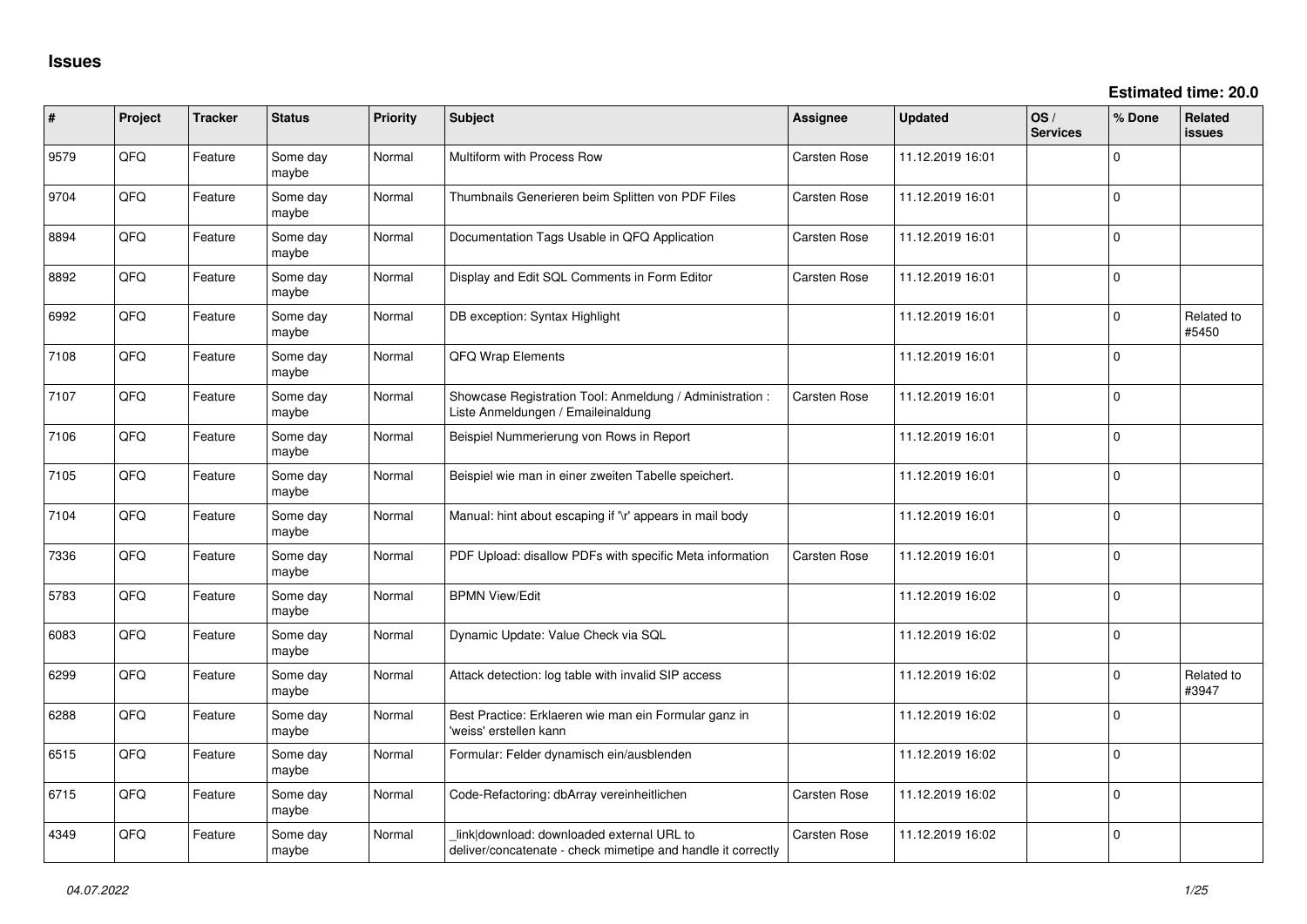| #    | Project | <b>Tracker</b> | <b>Status</b>     | <b>Priority</b> | Subject                                                                             | Assignee      | <b>Updated</b>   | OS/<br><b>Services</b> | % Done      | <b>Related</b><br>issues                    |
|------|---------|----------------|-------------------|-----------------|-------------------------------------------------------------------------------------|---------------|------------------|------------------------|-------------|---------------------------------------------|
| 4442 | QFQ     | Feature        | Some day<br>maybe | Normal          | Special Column Name: _link - new symbol G (Glyph) to<br>choose any available symbol |               | 11.12.2019 16:02 |                        | $\mathbf 0$ |                                             |
| 4440 | QFQ     | Feature        | Some day<br>maybe | Normal          | Manual.rst: explain how to. expand PHP Session to 4h                                |               | 11.12.2019 16:02 |                        | $\mathbf 0$ |                                             |
| 4420 | QFQ     | Feature        | Some day<br>maybe | Normal          | Client: Local Storage - store the changes of a form, local in<br>the browser.       | Benjamin Baer | 11.12.2019 16:02 |                        | $\mathbf 0$ |                                             |
| 4444 | QFQ     | Feature        | Some day<br>maybe | Normal          | FE.type=upload: detect mime type                                                    |               | 11.12.2019 16:02 |                        | $\mathbf 0$ | Related to<br>#4303                         |
| 4839 | QFQ     | Feature        | Some day<br>maybe | Normal          | qfq-handle in <head> Abschnitt</head>                                               | Carsten Rose  | 11.12.2019 16:02 |                        | $\mathbf 0$ |                                             |
| 4974 | QFQ     | Feature        | Some day<br>maybe | Normal          | Long polling - inform all listening clients of changes                              |               | 11.12.2019 16:02 |                        | $\mathbf 0$ |                                             |
| 4956 | QFQ     | Feature        | Some day<br>maybe | Normal          | Sendmail: Benutzerdefinierte Headers                                                | Carsten Rose  | 11.12.2019 16:02 |                        | $\mathbf 0$ |                                             |
| 5160 | QFQ     | Feature        | Some day<br>maybe | Normal          | QFQ collaborative / together.js, ShareJS, y-js, collaborative,                      |               | 11.12.2019 16:02 |                        | $\mathbf 0$ |                                             |
| 5129 | QFQ     | Feature        | Some day<br>maybe | Normal          | Reports: SQL fuer x Achse und y Achse                                               |               | 11.12.2019 16:02 |                        | $\mathbf 0$ |                                             |
| 3291 | QFQ     | Feature        | Some day<br>maybe | Normal          | AutoCron websiteToken                                                               | Carsten Rose  | 11.12.2019 16:02 |                        | $\mathbf 0$ | Related to<br>#4250                         |
| 3285 | QFQ     | Feature        | Some day<br>maybe | Normal          | Zeichenlimit pro Feld: textarea / editor                                            | Carsten Rose  | 11.12.2019 16:02 |                        | $\mathbf 0$ |                                             |
| 3273 | QFQ     | Feature        | Some day<br>maybe | Low             | Dirty Flag in Form                                                                  | Carsten Rose  | 11.12.2019 16:02 |                        | $\mathbf 0$ |                                             |
| 3385 | QFQ     | Feature        | Some day<br>maybe | Normal          | templateGroup: insert/update/delete non primary records                             | Carsten Rose  | 11.12.2019 16:02 |                        | $\mathbf 0$ |                                             |
| 3350 | QFQ     | Feature        | Some day<br>maybe | Normal          | FormEditor: Hilfetext hinter 'checktype'                                            | Carsten Rose  | 11.12.2019 16:02 |                        | $\mathbf 0$ |                                             |
| 3332 | QFQ     | Feature        | Some day<br>maybe | Normal          | Uploads: Thumbnails, Details zum hochgeladenen File                                 | Carsten Rose  | 11.12.2019 16:02 |                        | $\mathbf 0$ | Related to<br>#3264,<br>Related to<br>#5333 |
| 3331 | QFQ     | Feature        | Some day<br>maybe | Normal          | Default Tooltip fuer _page? Links: mit Form und Record ID                           | Carsten Rose  | 11.12.2019 16:02 |                        | $\mathbf 0$ |                                             |
| 3495 | QFQ     | Feature        | Some day<br>maybe | Normal          | Predifined Parameter werden nicht in '+' (add new record)<br>SIP gerendert.         |               | 11.12.2019 16:02 |                        | $\mathbf 0$ |                                             |
| 3458 | QFQ     | Feature        | Some day<br>maybe | Normal          | Display 'Edit Form Element'-Checkbox on form: should<br>depend on FE Group          | Carsten Rose  | 11.12.2019 16:02 |                        | $\mathbf 0$ | Related to<br>#3447                         |
| 3457 | QFQ     | Feature        | Some day<br>maybe | Normal          | LDAP: concat multi values to one single entry                                       | Carsten Rose  | 11.12.2019 16:02 |                        | $\mathbf 0$ |                                             |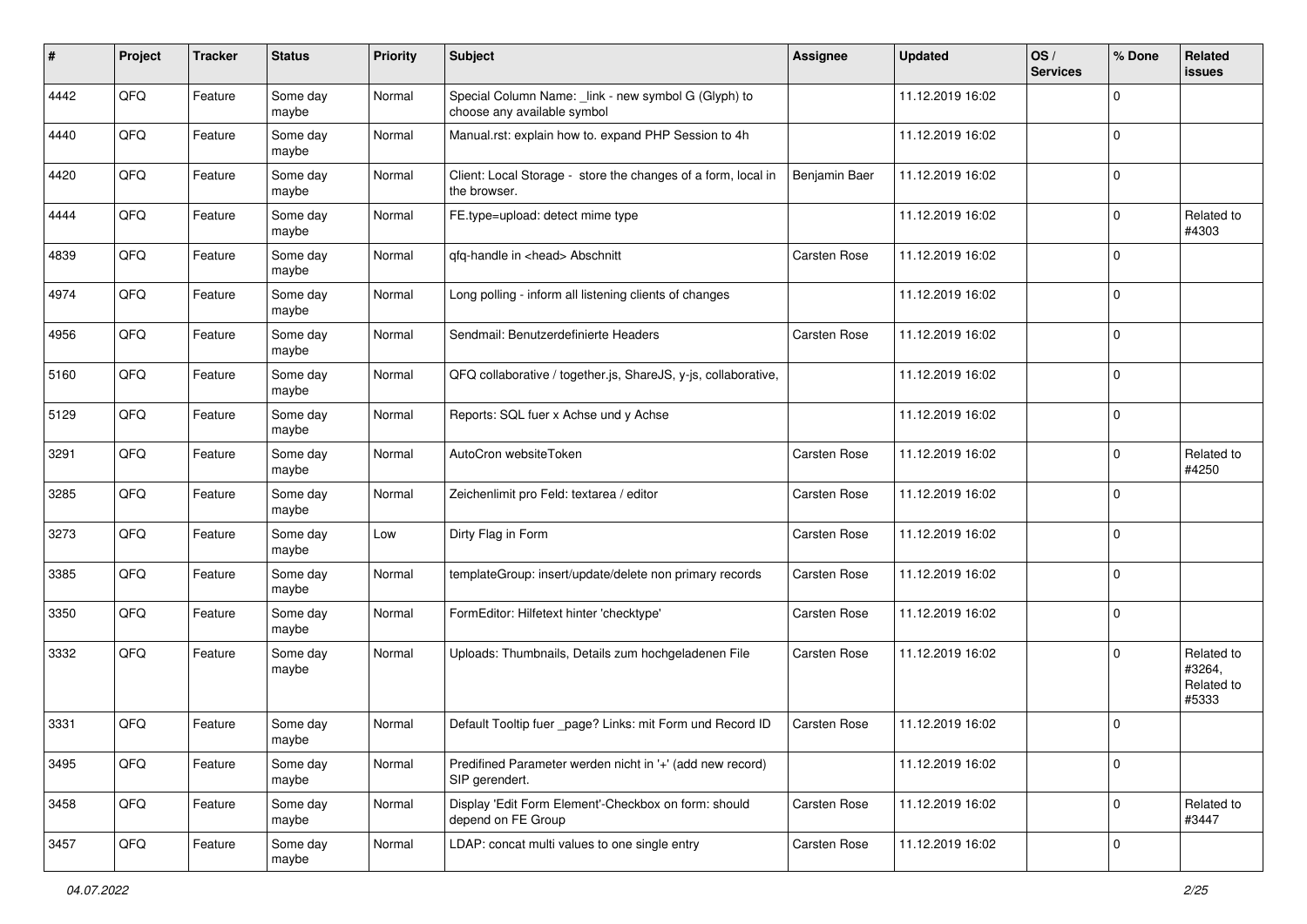| #    | Project | <b>Tracker</b> | <b>Status</b>     | <b>Priority</b> | Subject                                                                                                                                                  | Assignee            | <b>Updated</b>   | OS/<br><b>Services</b> | % Done      | <b>Related</b><br><b>issues</b>             |
|------|---------|----------------|-------------------|-----------------|----------------------------------------------------------------------------------------------------------------------------------------------------------|---------------------|------------------|------------------------|-------------|---------------------------------------------|
| 3415 | QFQ     | Feature        | Some day<br>maybe | Normal          | FE Login Box Templatefile                                                                                                                                | Benjamin Baer       | 11.12.2019 16:02 |                        | $\mathbf 0$ |                                             |
| 3402 | QFQ     | Feature        | Some day<br>maybe | Normal          | Syntax Highlighting via CodeMirror                                                                                                                       | Carsten Rose        | 11.12.2019 16:02 |                        | 100         | Related to<br>#3207                         |
| 3567 | QFQ     | Feature        | Some day<br>maybe | Low             | 'Save', 'Close', 'New' als FormElement                                                                                                                   |                     | 11.12.2019 16:02 |                        | $\mathbf 0$ |                                             |
| 3537 | QFQ     | Feature        | Some day<br>maybe | Low             | SHOW COLUMNS FROM tableName - Extend '{{!'<br>definition                                                                                                 | Carsten Rose        | 11.12.2019 16:02 |                        | $\mathbf 0$ |                                             |
| 3617 | QFQ     | Feature        | Some day<br>maybe | Normal          | Load javascripts at bottom                                                                                                                               |                     | 11.12.2019 16:02 |                        | $\mathbf 0$ |                                             |
| 3708 | QFQ     | Feature        | Some day<br>maybe | Normal          | Form: input - 'specialchars', 'none'  gewisse tags<br>erlauben, andere verbieten                                                                         | Carsten Rose        | 11.12.2019 16:02 |                        | $\Omega$    | Related to<br>#14320                        |
| 3692 | QFQ     | Feature        | Some day<br>maybe | Normal          | QFQ Webseite                                                                                                                                             | Benjamin Baer       | 11.12.2019 16:02 |                        | $\mathbf 0$ | Related to<br>#5033                         |
| 3677 | QFQ     | Feature        | Some day<br>maybe | Normal          | wkhtmltopdf: FE User access prohibited, if client IP changes<br>\$TYPO3_CONF_VARS[FE][lockIP]                                                            | <b>Carsten Rose</b> | 11.12.2019 16:02 |                        | $\mathbf 0$ |                                             |
| 3666 | QFQ     | Feature        | Some day<br>maybe | Normal          | a) Performance Messung: mysql_real_escape_string() im<br>Vergleich zu str_replace(), b) doppeltes Aufrufen von<br>mysql_real_escape_string()             | Carsten Rose        | 11.12.2019 16:02 |                        | $\mathbf 0$ |                                             |
| 3646 | QFQ     | Feature        | Some day<br>maybe | Normal          | Moeglichkeit HTML Tags in Reports auszugeben (zu<br>enkodieren: htmlspecialchars)                                                                        |                     | 11.12.2019 16:02 |                        | $\mathbf 0$ | Related to<br>#14320                        |
| 3879 | QFQ     | Feature        | Some day<br>maybe | Normal          | Form 'FormElement': Beim Feld 'name' rechts in der Notiz<br>einen Link einblenden - a) aktuelle Definition anzeigen, b)<br>Spalte in der Tabelle anlegen |                     | 11.12.2019 16:03 |                        | $\mathbf 0$ |                                             |
| 3878 | QFQ     | Feature        | Some day<br>maybe | Normal          | Form 'FormElement': Spalte 'name' typeAhead mit<br>Spaltennamen der Primarytable.                                                                        |                     | 11.12.2019 16:03 |                        | $\mathbf 0$ |                                             |
| 3877 | QFQ     | Feature        | Some day<br>maybe | Normal          | FormEditor: die Felder die aktuell nicht gebraucht werden<br>nur auf readonly/disabled setzen (nicht ausblenden > das<br>irritiert.                      | Carsten Rose        | 11.12.2019 16:03 |                        | $\mathbf 0$ |                                             |
| 3941 | QFQ     | Feature        | Some day<br>maybe | Normal          | sqlAfter: es sollten mehrere moeglich sein                                                                                                               | Carsten Rose        | 11.12.2019 16:03 |                        | $\Omega$    | Related to<br>#3942                         |
| 3905 | QFQ     | Feature        | Some day<br>maybe | Normal          | Documentation: Best Practice anhand eines Online<br>Bewerbungstools                                                                                      | Carsten Rose        | 11.12.2019 16:03 |                        | $\mathbf 0$ |                                             |
| 3900 | QFQ     | Feature        | Some day<br>maybe | Normal          | Extend documentation of 'Copy / Paste'                                                                                                                   | Carsten Rose        | 11.12.2019 16:03 |                        | $\pmb{0}$   | Related to<br>#3899                         |
| 3991 | QFQ     | Feature        | Some day<br>maybe | Normal          | report: Columnname '_skipWrap' skips 'fbeg', 'fend'                                                                                                      | Carsten Rose        | 11.12.2019 16:03 |                        | $\mathbf 0$ |                                             |
| 3947 | QFQ     | Feature        | Some day<br>maybe | Normal          | Attack detectect: logout current user                                                                                                                    | Carsten Rose        | 11.12.2019 16:03 |                        | $\mathbf 0$ | Related to<br>#5458,<br>Related to<br>#6299 |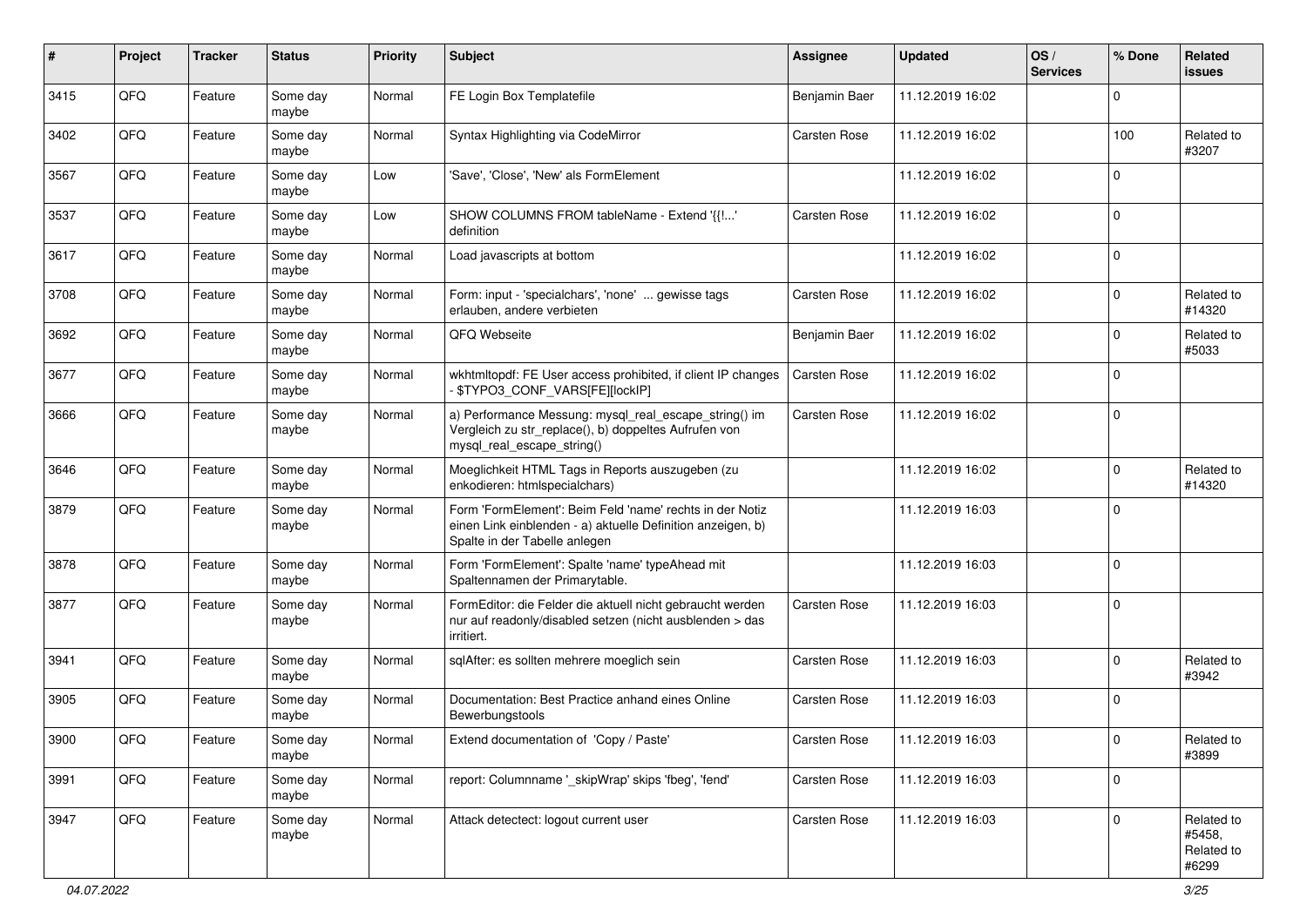| #    | Project | <b>Tracker</b> | <b>Status</b>     | <b>Priority</b> | <b>Subject</b>                                                                                                     | <b>Assignee</b>     | <b>Updated</b>   | OS/<br><b>Services</b> | % Done      | Related<br><b>issues</b>                    |
|------|---------|----------------|-------------------|-----------------|--------------------------------------------------------------------------------------------------------------------|---------------------|------------------|------------------------|-------------|---------------------------------------------|
| 3942 | QFQ     | Feature        | Some day<br>maybe | Normal          | Action Elemente: neu generierte IDs via FE weitergeben                                                             | <b>Carsten Rose</b> | 11.12.2019 16:03 |                        | $\Omega$    | Related to<br>#3941                         |
| 4027 | QFQ     | Feature        | Some day<br>maybe | Normal          | Missing: orange 'check' / 'bullet'                                                                                 |                     | 11.12.2019 16:03 |                        | $\mathbf 0$ |                                             |
| 4026 | QFQ     | Feature        | Some day<br>maybe | Normal          | sqlLog.sql: log number of FE.id                                                                                    | <b>Carsten Rose</b> | 11.12.2019 16:03 |                        | 0           | Related to<br>#5458                         |
| 4197 | QFQ     | Feature        | Some day<br>maybe | Normal          | Unit Test fuer JSON Stream von QuickFormQuery.php ><br>doForm()                                                    | <b>Carsten Rose</b> | 11.12.2019 16:03 |                        | $\mathbf 0$ |                                             |
| 4259 | QFQ     | Feature        | Some day<br>maybe | Normal          | Instant trigger a cron job                                                                                         | <b>Carsten Rose</b> | 11.12.2019 16:03 |                        | $\Omega$    |                                             |
| 1623 | QFQ     | Feature        | Some day<br>maybe | Normal          | RealURL                                                                                                            |                     | 11.12.2019 16:03 |                        | 30          |                                             |
| 1510 | QFQ     | Feature        | Some day<br>maybe | Normal          | jquery von google laden, falls das nicht geht lokal                                                                |                     | 11.12.2019 16:03 |                        | $\Omega$    |                                             |
| 1253 | QFQ     | Feature        | Some day<br>maybe | Normal          | QF: Colorpicker                                                                                                    |                     | 11.12.2019 16:03 |                        | $\mathbf 0$ |                                             |
| 1251 | QFQ     | Feature        | Some day<br>maybe | Normal          | QF: Combo                                                                                                          |                     | 11.12.2019 16:03 |                        | $\mathbf 0$ |                                             |
| 1946 | QFQ     | Feature        | Some day<br>maybe | Normal          | Kontrolle ob der ReadOnly Modus bei den<br>Formularelementen korrekt implementiert ist                             | <b>Carsten Rose</b> | 11.12.2019 16:03 |                        | $\mathbf 0$ |                                             |
| 1635 | QFQ     | Feature        | Some day<br>maybe | Normal          | QFQ Extension content record: weitere Optionen<br>einblenden.                                                      | <b>Carsten Rose</b> | 11.12.2019 16:03 |                        | $\mathbf 0$ |                                             |
| 2084 | QFQ     | Feature        | Some day<br>maybe | Normal          | Mailto mit encryption: Subrecord                                                                                   | <b>Carsten Rose</b> | 11.12.2019 16:03 |                        | $\Omega$    | Related to<br>#2082                         |
| 2995 | QFQ     | Feature        | Some day<br>maybe | Normal          | Dropdown JQuery Plugin: 'chosen' - Moeglichkeit um Select<br>Listen mehr Funktion zu geben. Kein Bootstrap noetig. | Carsten Rose        | 11.12.2019 16:03 |                        | $\Omega$    |                                             |
| 2950 | QFQ     | Feature        | Some day<br>maybe | Normal          | Inhalt QFQ Records als File                                                                                        |                     | 11.12.2019 16:03 |                        | $\Omega$    |                                             |
| 3216 | QFQ     | Feature        | Some day<br>maybe | Normal          | dynamic update für checkbox label2                                                                                 | <b>Carsten Rose</b> | 11.12.2019 16:03 |                        | $\Omega$    | Related to<br>#2081                         |
| 3267 | QFQ     | Feature        | Some day<br>maybe | Normal          | 2 Forms auf einer Seite: real + Read only                                                                          | Carsten Rose        | 11.12.2019 16:03 |                        | l 0         |                                             |
| 4023 | QFQ     | Feature        | <b>New</b>        | Normal          | prepared statements - FE action: salveld, sqllnsert,<br>sqlUpdate, sqlDelete, sqlBefore, sqlAfter                  | <b>Carsten Rose</b> | 11.12.2019 16:15 |                        | l 0         |                                             |
| 2361 | QFQ     | Feature        | New               | Normal          | Logging wer/wann/wo welches Formular aufgerufen hat                                                                | Carsten Rose        | 11.12.2019 16:15 |                        | $\Omega$    | Related to<br>#4432,<br>Related to<br>#7480 |
| 7480 | QFQ     | Feature        | New               | Normal          | Record History (Undo / Redo)                                                                                       | Carsten Rose        | 11.12.2019 16:16 |                        | $\mathbf 0$ | Related to<br>#2361                         |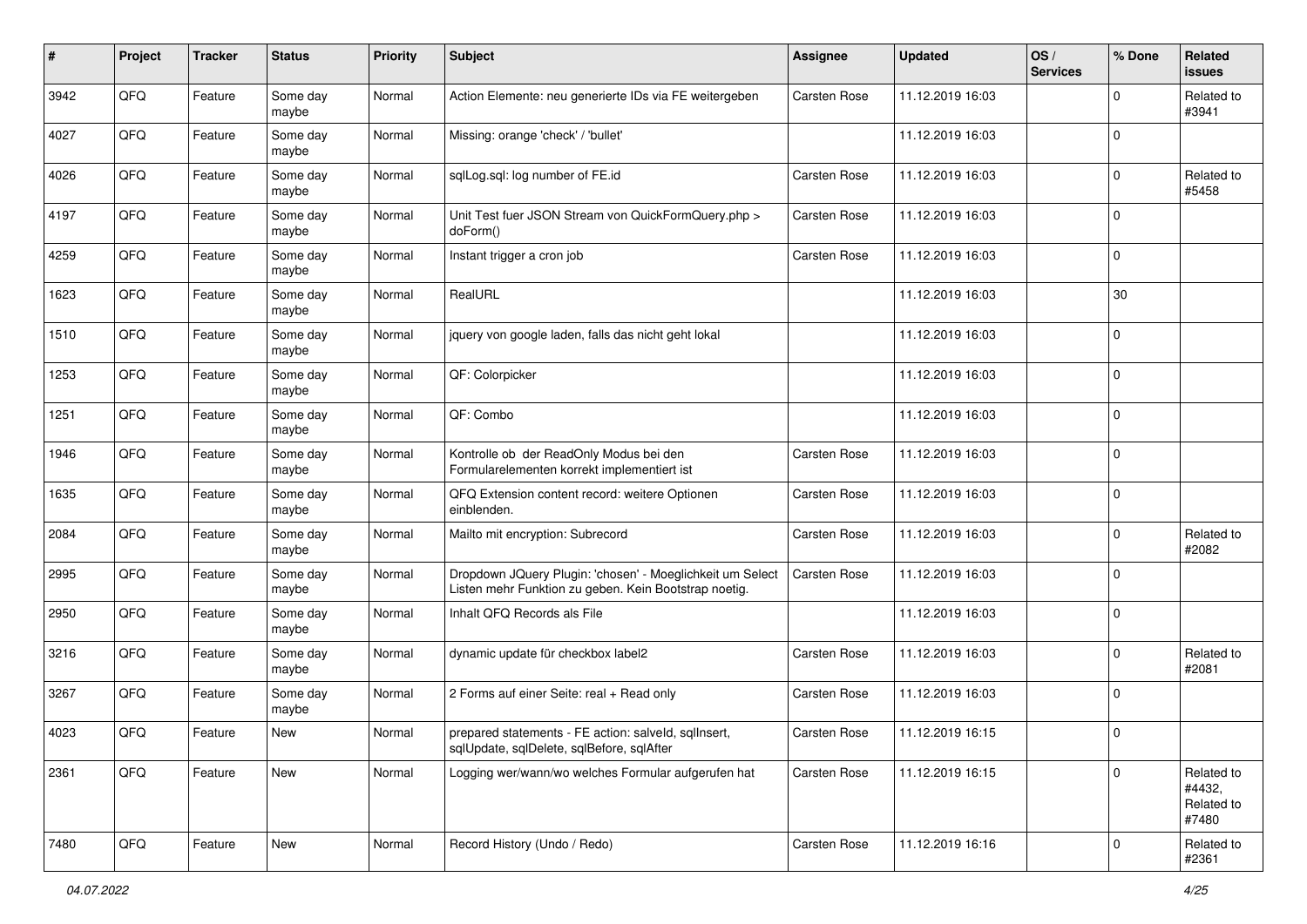| #     | <b>Project</b> | <b>Tracker</b> | <b>Status</b>     | <b>Priority</b> | <b>Subject</b>                                                                                                                        | Assignee            | <b>Updated</b>   | OS/<br><b>Services</b> | % Done      | Related<br><b>issues</b> |
|-------|----------------|----------------|-------------------|-----------------|---------------------------------------------------------------------------------------------------------------------------------------|---------------------|------------------|------------------------|-------------|--------------------------|
| 6602  | QFQ            | Feature        | <b>New</b>        | Normal          | Formlet: in Report auf Mausklick ein mini-form oeffnen                                                                                | Carsten Rose        | 11.12.2019 16:16 |                        | $\Omega$    |                          |
| 8702  | QFQ            | Feature        | <b>New</b>        | Normal          | Load Record which is locked: missing user info                                                                                        | Carsten Rose        | 11.12.2019 16:16 |                        | $\Omega$    | Related to<br>#9789      |
| 9777  | QFQ            | Feature        | <b>New</b>        | Normal          | Logging QFQ Variables                                                                                                                 | <b>Carsten Rose</b> | 16.12.2019 17:17 |                        | $\Omega$    |                          |
| 9853  | QFQ            | Feature        | New               | Normal          | Check das SQL / QFQ / Mail Logfile geschrieben wird                                                                                   |                     | 09.01.2020 11:15 |                        | $\Omega$    |                          |
| 9927  | QFQ            | Feature        | New               | Normal          | QFQ Update: a) Update nur machen wenn BE User<br>eingeloggt ist., b) Bei Fehler genaue Meldung welcher<br>Updateschritt Probleme hat. | Carsten Rose        | 22.01.2020 12:59 |                        | $\Omega$    |                          |
| 7660  | QFQ            | Feature        | <b>New</b>        | Normal          | IMAP: import mails to DB, move / delete mails                                                                                         | Carsten Rose        | 01.02.2020 09:52 |                        | $\Omega$    |                          |
| 5782  | QFQ            | Feature        | New               | Normal          | <b>NextCloud API</b>                                                                                                                  | <b>Carsten Rose</b> | 01.02.2020 10:02 |                        | $\Omega$    |                          |
| 7920  | QFQ            | Feature        | <b>New</b>        | Normal          | FE: Syntax Highlight, Zeinlenumbruch                                                                                                  | <b>Carsten Rose</b> | 01.02.2020 10:03 |                        | $\Omega$    |                          |
| 5942  | QFQ            | Feature        | Priorize          | Normal          | 'L' and 'type': append to links, generate via '_link' by using<br>'u:' .                                                              | Carsten Rose        | 01.02.2020 10:13 |                        | $\Omega$    |                          |
| 7522  | QFQ            | Feature        | Priorize          | Normal          | Inserting default index.html to folder (Avoid Apache<br>Indexing)                                                                     | Carsten Rose        | 01.02.2020 10:13 |                        | $\Omega$    |                          |
| 7290  | QFQ            | Feature        | Priorize          | Normal          | FormEditor: title as textarea if LEN(title)>60                                                                                        | Carsten Rose        | 01.02.2020 10:13 |                        | $\Omega$    | Blocked by<br>#7682      |
| 7217  | QFQ            | Feature        | Priorize          | Normal          | Download: notice User if ` sip=?` is missing                                                                                          | <b>Carsten Rose</b> | 01.02.2020 10:13 |                        | $\Omega$    |                          |
| 6998  | QFQ            | Feature        | Priorize          | Normal          | Form: with debug=on show column information as tooltip of<br>column label                                                             | Carsten Rose        | 01.02.2020 10:13 |                        | $\Omega$    |                          |
| 8585  | QFQ            | Feature        | Priorize          | Normal          | Enhance Error message for 'unknown form'                                                                                              | Carsten Rose        | 01.02.2020 10:13 |                        | $\mathbf 0$ |                          |
| 8584  | QFQ            | Feature        | Priorize          | Normal          | FE 'Action' - never assign to Container (except Template<br>Group)                                                                    | Carsten Rose        | 01.02.2020 10:13 |                        | $\Omega$    |                          |
| 8034  | QFQ            | Feature        | Priorize          | Normal          | FormElement 'data': 22.22.2222 should not be accepted                                                                                 | Carsten Rose        | 01.02.2020 10:13 |                        | $\Omega$    |                          |
| 7630  | QFQ            | Feature        | Priorize          | Normal          | detailed error message for simple upload                                                                                              | Carsten Rose        | 01.02.2020 10:13 |                        | $\Omega$    |                          |
| 9900  | QFQ            | Feature        | Priorize          | Normal          | Generic API Call: tt-content record >> JSON                                                                                           | Carsten Rose        | 01.02.2020 10:13 |                        | $\Omega$    |                          |
| 9983  | QFQ            | Feature        | New               | Normal          | Report Notation: new keyword 'range'                                                                                                  | <b>Carsten Rose</b> | 01.02.2020 15:55 |                        | $\mathbf 0$ |                          |
| 10014 | QFQ            | Feature        | New               | Normal          | Manual.rst: describe behaviour and process order of<br>fillStoreVar, slaveId, sqlBefore,                                              | Carsten Rose        | 01.02.2020 22:31 |                        | $\Omega$    |                          |
| 9928  | QFQ            | Feature        | Priorize          | Normal          | SpecialColumnName: a) Deprecated: ' AS "_+tag " ', b)<br>New: ' AS "_ <tag1><tag2>"</tag2></tag1>                                     | Carsten Rose        | 01.02.2020 23:17 |                        | $\Omega$    | Related to<br>#9929      |
| 8277  | QFQ            | Feature        | Priorize          | Normal          | fe.parameter.default=                                                                                                                 | Carsten Rose        | 01.02.2020 23:17 |                        | $\Omega$    | Related to<br>#8113      |
| 9968  | QFQ            | Feature        | Priorize          | Normal          | Tooltip in Links for Developer                                                                                                        | Carsten Rose        | 01.02.2020 23:17 |                        | $\mathbf 0$ |                          |
| 5389  | QFQ            | Feature        | Some day<br>maybe | Normal          | QFQ Design: Multline label / note                                                                                                     | Benjamin Baer       | 01.02.2020 23:19 |                        | $\Omega$    |                          |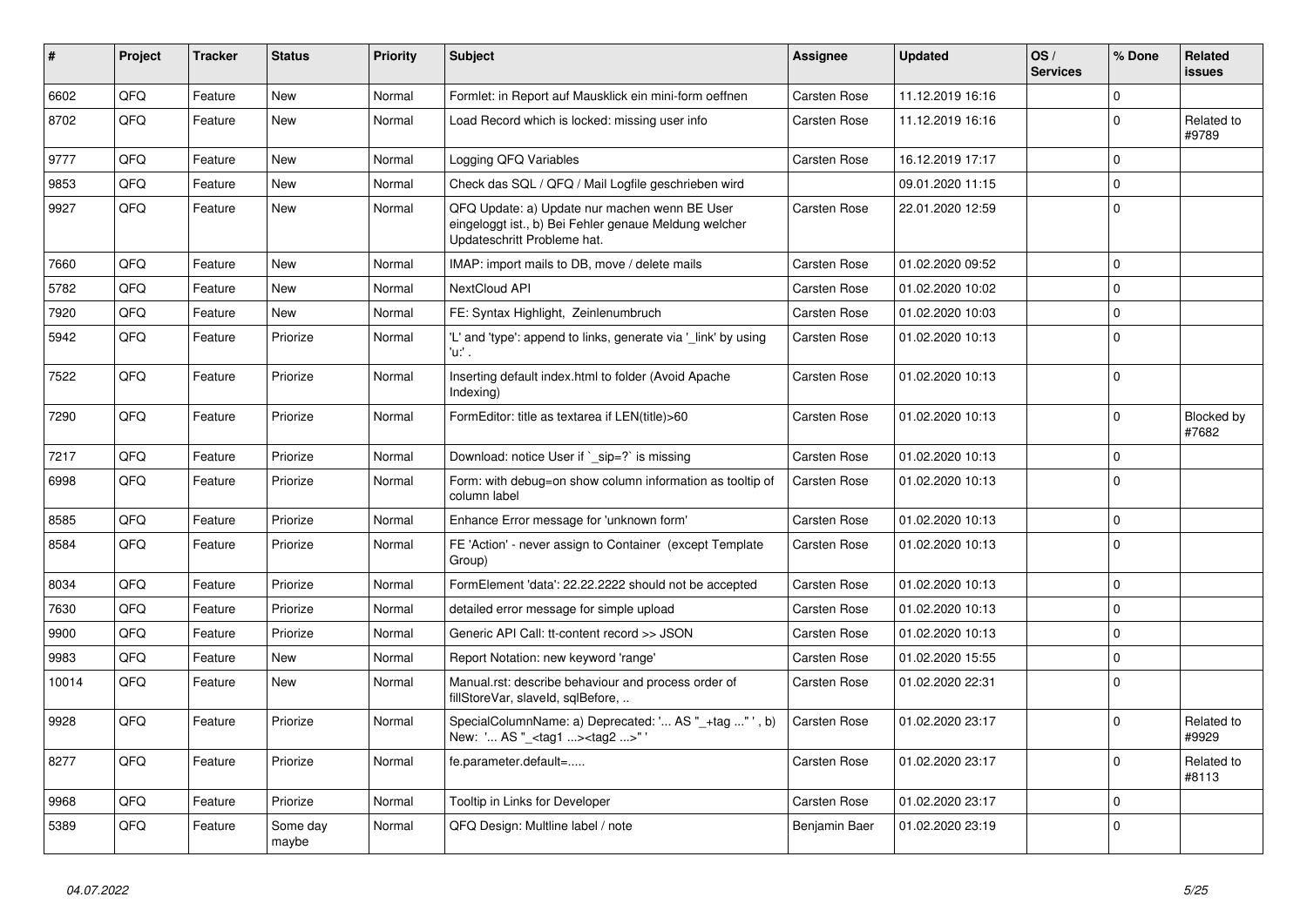| #    | Project | <b>Tracker</b> | <b>Status</b>     | <b>Priority</b> | Subject                                                                                                | <b>Assignee</b> | <b>Updated</b>   | OS/<br><b>Services</b> | % Done      | Related<br><b>issues</b>                    |
|------|---------|----------------|-------------------|-----------------|--------------------------------------------------------------------------------------------------------|-----------------|------------------|------------------------|-------------|---------------------------------------------|
| 5132 | QFQ     | Feature        | Some day<br>maybe | Normal          | Error Message sendmail missing attachment: more details                                                | Carsten Rose    | 01.02.2020 23:19 |                        | $\mathbf 0$ |                                             |
| 4872 | QFQ     | Feature        | Some day<br>maybe | Normal          | Fields of Typo3 page available in STORE_TYPO3                                                          | Carsten Rose    | 01.02.2020 23:19 |                        | $\mathbf 0$ |                                             |
| 4869 | QFQ     | Feature        | Some day<br>maybe | Normal          | Dynamic Update (show, hide, readonly?, required?) for<br><b>Template Group Elements</b>                | Carsten Rose    | 01.02.2020 23:19 |                        | 0           | Related to<br>#4865                         |
| 4606 | QFQ     | Feature        | Some day<br>maybe | Normal          | link: qualifier to render bootstrap button                                                             | Carsten Rose    | 01.02.2020 23:19 |                        | $\mathbf 0$ |                                             |
| 5852 | QFQ     | Feature        | Some day<br>maybe | Normal          | Logging: mail.log / sql.log - im FE anzeigen und via AJAX<br>aktualisieren                             | Carsten Rose    | 01.02.2020 23:19 |                        | $\mathbf 0$ | Related to<br>#5885                         |
| 5805 | QFQ     | Feature        | Some day<br>maybe | Normal          | TypeAHead SQL value instead of key stored                                                              |                 | 01.02.2020 23:19 |                        | $\mathbf 0$ | Related to<br>#5444                         |
| 5579 | QFQ     | Feature        | Some day<br>maybe | Normal          | Enhance Doc / Presentation: variable type 'link column type'                                           | Carsten Rose    | 01.02.2020 23:19 |                        | $\mathbf 0$ |                                             |
| 7100 | QFQ     | Feature        | Some day<br>maybe | Normal          | Download: log access, max downloads, time limit                                                        |                 | 01.02.2020 23:19 |                        | $\mathbf 0$ |                                             |
| 6704 | QFQ     | Feature        | Some day<br>maybe | Normal          | Upload Mode: Bilder in Notizen rechts sollen aktuellen<br>Upload repräsentieren.                       |                 | 01.02.2020 23:19 |                        | $\mathbf 0$ | Related to<br>#3264                         |
| 6084 | QFQ     | Feature        | Some day<br>maybe | Normal          | New escape type: 'D' - convert date                                                                    |                 | 01.02.2020 23:19 |                        | $\mathbf 0$ |                                             |
| 5983 | QFQ     | Feature        | Some day<br>maybe | Normal          | Form Submit (save & update): normalize date/-time FE                                                   | Carsten Rose    | 01.02.2020 23:19 |                        | $\mathbf 0$ |                                             |
| 5923 | QFQ     | Feature        | Some day<br>maybe | Normal          | fillStoreSystemBySqlLate                                                                               |                 | 01.02.2020 23:19 |                        | $\mathbf 0$ |                                             |
| 5895 | QFQ     | Feature        | Some day<br>maybe | Normal          | Tutorial: List of all QFQ Features                                                                     |                 | 01.02.2020 23:19 |                        | $\mathbf 0$ |                                             |
| 5893 | QFQ     | Feature        | Some day<br>maybe | Normal          | Edit on double-click                                                                                   |                 | 01.02.2020 23:19 |                        | $\mathbf 0$ | Related to<br>#5894                         |
| 8522 | QFQ     | Feature        | Some day<br>maybe | Normal          | build QFQ - npm warnings                                                                               | Benjamin Baer   | 01.02.2020 23:19 |                        | 50          |                                             |
| 8056 | QFQ     | Feature        | Some day<br>maybe | Normal          | Termin Organisation (Reservation)                                                                      |                 | 01.02.2020 23:19 |                        | $\mathbf 0$ | Related to<br>#8658                         |
| 7921 | QFQ     | Feature        | Some day<br>maybe | Normal          | Rest API Export: URL kuerzer machen                                                                    |                 | 01.02.2020 23:19 |                        | $\mathbf 0$ |                                             |
| 4439 | QFQ     | Feature        | Some day<br>maybe | Normal          | Log: report all actions fired by an FE Element, incl. the<br>original directive (slaveld, sqllnsert, ) |                 | 01.02.2020 23:20 |                        | $\mathbf 0$ | Related to<br>#4432,<br>Related to<br>#5458 |
| 4435 | QFQ     | Feature        | Some day<br>maybe | Normal          | Report: striptags - specify allowed tags                                                               |                 | 01.02.2020 23:20 |                        | $\mathbf 0$ |                                             |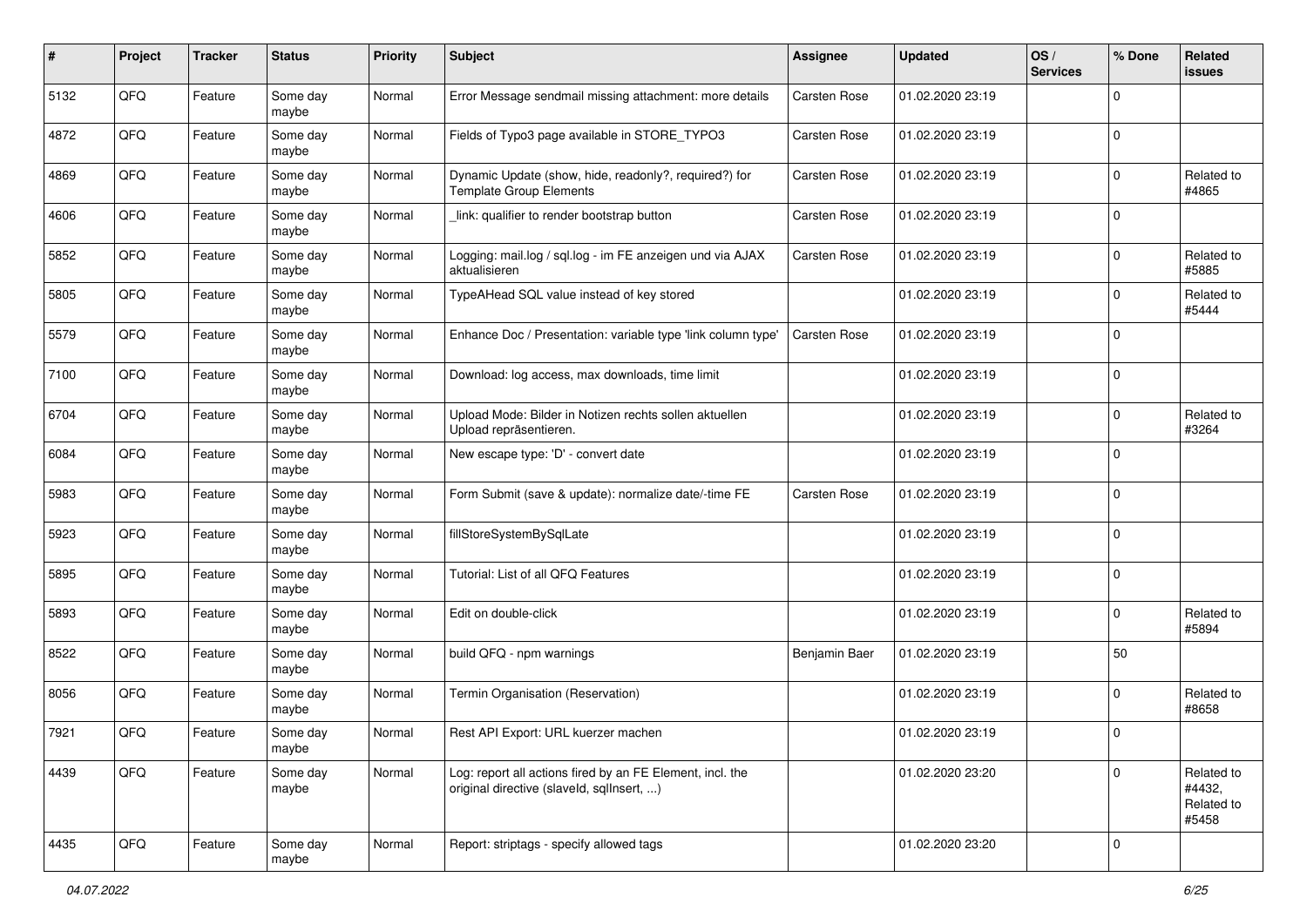| #    | Project | <b>Tracker</b> | <b>Status</b>     | <b>Priority</b> | <b>Subject</b>                                                                                                          | Assignee      | <b>Updated</b>   | OS/<br><b>Services</b> | % Done      | <b>Related</b><br><b>issues</b>             |
|------|---------|----------------|-------------------|-----------------|-------------------------------------------------------------------------------------------------------------------------|---------------|------------------|------------------------|-------------|---------------------------------------------|
| 4433 | QFQ     | Feature        | Some day<br>maybe | Normal          | Log when SIP will be destroyed by QFQ for any (security)<br>reason                                                      |               | 01.02.2020 23:20 |                        | $\mathbf 0$ | Related to<br>#4432,<br>Related to<br>#5458 |
| 4330 | QFQ     | Feature        | Some day<br>maybe | Normal          | Error Message: report missing {{ / }} in sqlUpdate, sqlInsert,<br>sqlDelete, sqlAfter, sqlBefore in FE action elements. | Carsten Rose  | 01.02.2020 23:20 |                        | $\mathbf 0$ |                                             |
| 1234 | QFQ     | Feature        | Some day<br>maybe | Normal          | QF: Record numbering: Im Grid soll in Spalte 1 optional die<br>laufende Nummer der Records angezeigt werden.            |               | 01.02.2020 23:20 |                        | $\mathbf 0$ |                                             |
| 955  | QFQ     | Feature        | Some day<br>maybe | Normal          | QF: Notizen vor/nach dem Form                                                                                           |               | 01.02.2020 23:20 |                        | $\mathbf 0$ |                                             |
| 5455 | QFQ     | Feature        | Some day<br>maybe | Normal          | Mail Redirects grld abhaengig                                                                                           |               | 01.02.2020 23:20 |                        | $\mathbf 0$ |                                             |
| 5428 | QFQ     | Feature        | Some day<br>maybe | Normal          | secure thumbnail: late render on access.                                                                                | Carsten Rose  | 01.02.2020 23:20 |                        | $\mathbf 0$ |                                             |
| 5342 | QFQ     | Feature        | Some day<br>maybe | Normal          | link - with HTML Attributes                                                                                             |               | 01.02.2020 23:20 |                        | 0           | Related to<br>#14077                        |
| 5024 | QFQ     | Feature        | Some day<br>maybe | Normal          | Fabric: Generate PDF with edits                                                                                         | Benjamin Baer | 01.02.2020 23:20 |                        | $\mathbf 0$ | Related to<br>#10704                        |
| 4816 | QFQ     | Feature        | Some day<br>maybe | Normal          | Templates for QFQ Reports (Tables, Radios, )                                                                            |               | 01.02.2020 23:20 |                        | $\mathbf 0$ |                                             |
| 4757 | QFQ     | Feature        | Some day<br>maybe | Normal          | Test subrecord: download links ok? Links ok?                                                                            | Carsten Rose  | 01.02.2020 23:20 |                        | $\mathbf 0$ |                                             |
| 4652 | QFQ     | Feature        | Some day<br>maybe | Normal          | UZH CD: Weiterleitung auf benutzerdefinierte 403/404 Seite                                                              | Carsten Rose  | 01.02.2020 23:20 |                        | $\mathbf 0$ |                                             |
| 5851 | QFQ     | Feature        | Some day<br>maybe | Normal          | Queue System implementieren: MQTT, RabbitMQ                                                                             |               | 01.02.2020 23:20 |                        | $\mathbf 0$ | Related to<br>#5715                         |
| 5850 | QFQ     | Feature        | Some day<br>maybe | Normal          | Deployment: In QFQ Doc best practice fuer zeitgemaesses<br>Deployment beschreiben                                       |               | 01.02.2020 23:20 |                        | $\mathbf 0$ |                                             |
| 5665 | QFQ     | Feature        | Some day<br>maybe | Normal          | Versuch das '{{!' nicht mehr noetig ist.                                                                                | Carsten Rose  | 01.02.2020 23:20 |                        | $\mathbf 0$ | Related to<br>#7432,<br>Related to<br>#7434 |
| 4443 | QFQ     | Feature        | Some day<br>maybe | Normal          | Form: multiple secondary tables                                                                                         |               | 01.02.2020 23:20 |                        | $\mathbf 0$ |                                             |
| 4365 | QFQ     | Feature        | Some day<br>maybe | Normal          | Multi Language: new way of config                                                                                       | Carsten Rose  | 01.02.2020 23:20 |                        | $\mathsf 0$ |                                             |
| 4343 | QFQ     | Feature        | Some day<br>maybe | Normal          | Link: Classifier to add 'attributes'                                                                                    | Carsten Rose  | 01.02.2020 23:20 |                        | $\mathbf 0$ | Related to<br>#14077                        |
| 4650 | QFQ     | Feature        | Some day<br>maybe | Normal          | Convert html to doc/rtf                                                                                                 | Carsten Rose  | 01.02.2020 23:20 |                        | $\mathbf 0$ | Related to<br>#10704                        |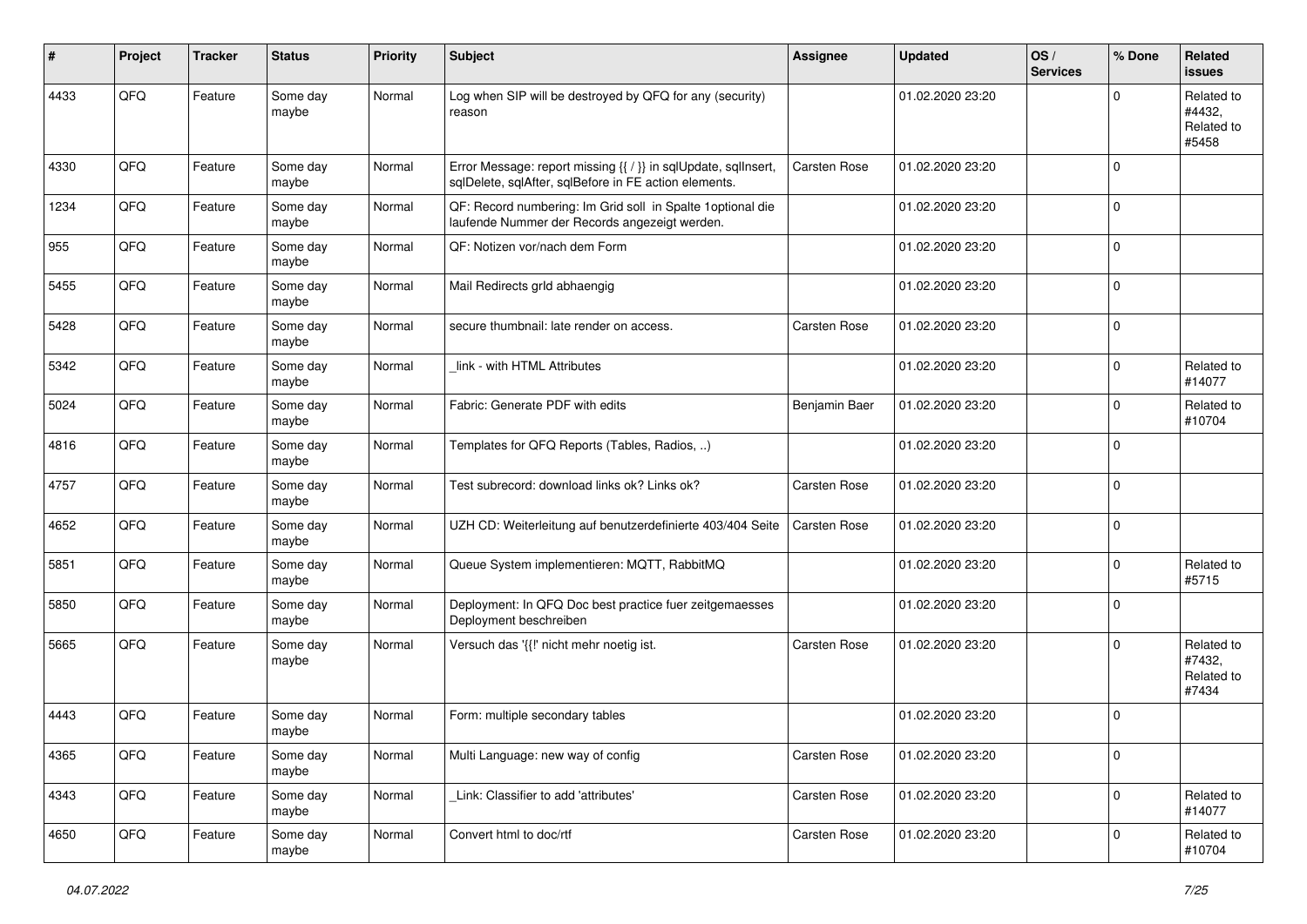| #    | Project        | <b>Tracker</b> | <b>Status</b>     | <b>Priority</b> | Subject                                                                                                                                                       | <b>Assignee</b> | <b>Updated</b>   | OS/<br><b>Services</b> | % Done              | <b>Related</b><br>issues                    |
|------|----------------|----------------|-------------------|-----------------|---------------------------------------------------------------------------------------------------------------------------------------------------------------|-----------------|------------------|------------------------|---------------------|---------------------------------------------|
| 4640 | QFQ            | Feature        | Some day<br>maybe | Normal          | Rename System Forms                                                                                                                                           |                 | 01.02.2020 23:20 |                        | $\mathbf 0$         |                                             |
| 4627 | QFQ            | Feature        | Some day<br>maybe | Normal          | dbupdate: all tables - check 'create', 'modified' if it is possible<br>to change to default 'CURRENT TIMESTAMP' and modified<br>'ON UPDATE CURRENT_TIMESTAMP' |                 | 01.02.2020 23:20 |                        | $\mathbf 0$         |                                             |
| 4626 | QFQ            | Feature        | Some day<br>maybe | Normal          | Mobile View: 'classBody=qfq-form-right' makes no sense                                                                                                        |                 | 01.02.2020 23:20 |                        | $\mathbf 0$         |                                             |
| 4551 | QFQ            | Feature        | Some day<br>maybe | Normal          | Set 'pills' via dynamicUpdate to show/hide/disabled                                                                                                           |                 | 01.02.2020 23:20 |                        | 0                   | Related to<br>#3752                         |
| 4536 | QFQ            | Feature        | Some day<br>maybe | Normal          | FE upload: problem with delete if mutliple uploads an<br>FE.name="                                                                                            |                 | 01.02.2020 23:20 |                        | $\mathbf 0$         |                                             |
| 4446 | QFQ            | Feature        | Some day<br>maybe | Normal          | New FE get same feldContainerId as last modifed FE                                                                                                            |                 | 01.02.2020 23:20 |                        | $\mathbf 0$         |                                             |
| 5892 | QFQ            | Feature        | Some day<br>maybe | Normal          | QFQ should use T3 API to manipulate FE GROUP<br>membership                                                                                                    |                 | 01.02.2020 23:20 |                        | $\mathbf 0$         |                                             |
| 5480 | QFQ            | Feature        | Some day<br>maybe | Normal          | QFQ: Dokumentation mit Screenshots versehen                                                                                                                   | Carsten Rose    | 01.02.2020 23:20 |                        | $\mathbf 0$         | Related to<br>#9879                         |
| 5452 | QFQ            | Feature        | Some day<br>maybe | Normal          | Thumbnails from PDF: bad quality                                                                                                                              |                 | 01.02.2020 23:20 |                        | $\mathbf 0$         |                                             |
| 4719 | QFQ            | Feature        | Some day<br>maybe | Normal          | Custom Message in Client in case of 'Browser tab close,<br>modification will be lost'                                                                         |                 | 01.02.2020 23:20 |                        | $\pmb{0}$           |                                             |
| 3504 | QFQ            | Feature        | New               | Normal          | Logging: welche Action FEs werden wann wie ausgefuehrt                                                                                                        | Carsten Rose    | 01.02.2020 23:21 |                        | $\mathbf 0$         | Related to<br>#5458,<br>Related to<br>#4092 |
| 5131 | QFQ            | Feature        | New               | Normal          | Activate Spin Gear ('wait/busy' indicator) via LINK attribute                                                                                                 | Carsten Rose    | 01.02.2020 23:21 |                        | $\mathbf 0$         |                                             |
| 4250 | QFQ            | Feature        | New               | Normal          | AutoCron in QFQ via PHP                                                                                                                                       | Carsten Rose    | 01.02.2020 23:21 |                        | $\mathbf 0$         | Related to<br>#3292,<br>Related to<br>#3291 |
| 6437 | QFQ            | Feature        | New               | Normal          | Neuer Mode Button bei FormElementen                                                                                                                           | Carsten Rose    | 01.02.2020 23:21 |                        | $\mathbf 0$         | Related to<br>#9668,<br>Blocked by<br>#9678 |
| 6292 | QFQ            | Feature        | New               | Normal          | Download: File speichern mit Hash aber original Filename in   Carsten Rose<br>der Datenbank vermerken fuer Downloads                                          |                 | 01.02.2020 23:21 |                        | 0                   |                                             |
| 6289 | QFQ            | Feature        | New               | Normal          | Form: Log                                                                                                                                                     | Carsten Rose    | 01.02.2020 23:21 |                        | $\mathsf{O}\xspace$ |                                             |
| 6765 | QFQ            | Feature        | New               | Normal          | Moeglichkeit via QFQ eigene Logs zu schreiben                                                                                                                 | Carsten Rose    | 01.02.2020 23:21 |                        | $\mathbf 0$         |                                             |
| 6609 | QFQ            | Feature        | New               | Normal          | Formlet: JSON API erweitern                                                                                                                                   | Carsten Rose    | 01.02.2020 23:21 |                        | 50                  |                                             |
| 6594 | $\mathsf{QFQ}$ | Feature        | New               | Normal          | Excel: on download, check if there is a valid sip                                                                                                             | Carsten Rose    | 01.02.2020 23:21 |                        | $\pmb{0}$           |                                             |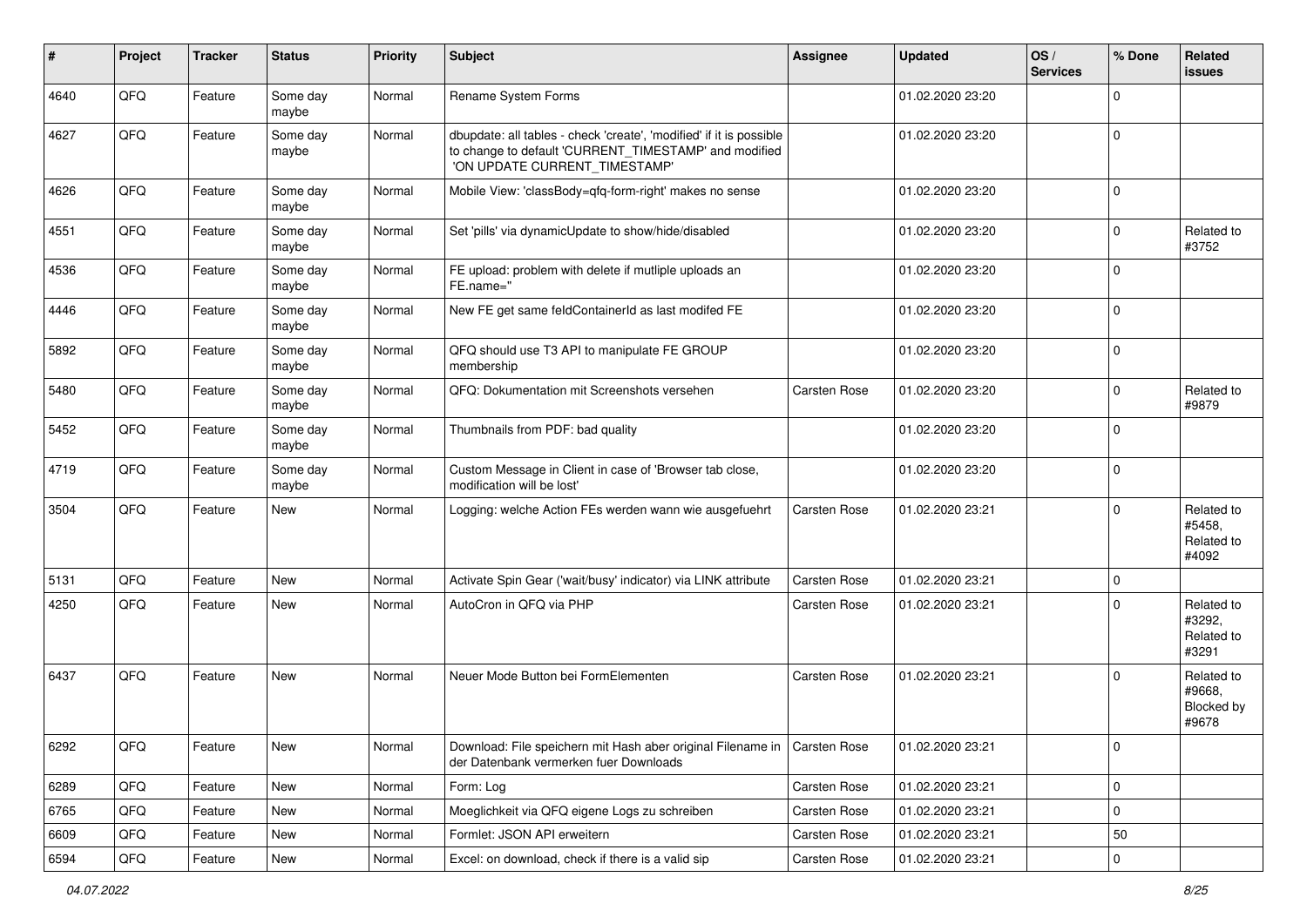| #    | Project | <b>Tracker</b> | <b>Status</b>     | <b>Priority</b> | <b>Subject</b>                                                                                                             | Assignee            | <b>Updated</b>   | OS/<br><b>Services</b> | % Done      | Related<br><b>issues</b>  |
|------|---------|----------------|-------------------|-----------------|----------------------------------------------------------------------------------------------------------------------------|---------------------|------------------|------------------------|-------------|---------------------------|
| 7119 | QFQ     | Feature        | New               | Normal          | Upload: scaleDownWidth, scaleDownHeight                                                                                    | Carsten Rose        | 01.02.2020 23:21 |                        | $\Omega$    |                           |
| 7102 | QFQ     | Feature        | <b>New</b>        | Normal          | Comment sign in report: '#' and '--'                                                                                       | Carsten Rose        | 01.02.2020 23:21 |                        | $\Omega$    |                           |
| 7099 | QFQ     | Feature        | New               | Normal          | Redesign FormEditor                                                                                                        | Carsten Rose        | 01.02.2020 23:21 |                        | $\mathbf 0$ |                           |
| 6972 | QFQ     | Feature        | Some day<br>maybe | Normal          | Fabric Clipboard / cross browser tab                                                                                       | Benjamin Baer       | 01.02.2020 23:21 |                        | $\mathbf 0$ |                           |
| 6970 | QFQ     | Feature        | Some day<br>maybe | Normal          | tablesorter: default fuer 'sortReset' aendern von 'Ctrl' zu 'Alt'                                                          | Benjamin Baer       | 01.02.2020 23:21 |                        | $\Omega$    |                           |
| 6855 | QFQ     | Feature        | New               | Normal          | With {{feUser:U}}!={{feUser:T}}: Save / Delete: only possible<br>with {{feUserSave:U}}='yes' and '{{feUserDelete:U}}='yes' | <b>Carsten Rose</b> | 01.02.2020 23:21 |                        | $\Omega$    |                           |
| 7481 | QFQ     | Feature        | <b>New</b>        | Normal          | Detect 'BaseUrl' automatically                                                                                             | Carsten Rose        | 01.02.2020 23:21 |                        | $\mathbf 0$ |                           |
| 7342 | QFQ     | Feature        | New               | Normal          | add content $=$ hide this                                                                                                  | Carsten Rose        | 01.02.2020 23:21 |                        | $\Omega$    |                           |
| 7280 | QFQ     | Feature        | <b>New</b>        | Normal          | recently used table                                                                                                        | Carsten Rose        | 01.02.2020 23:21 |                        | $\mathbf 0$ |                           |
| 7239 | QFQ     | Feature        | New               | Normal          | TinyMCE: html tag whitelist                                                                                                | Carsten Rose        | 01.02.2020 23:21 |                        | $\Omega$    | Related to<br>#14320      |
| 7175 | QFQ     | Feature        | New               | Normal          | Upload: md5 hash as filename                                                                                               | Carsten Rose        | 01.02.2020 23:21 |                        | $\mathbf 0$ |                           |
| 9602 | QFQ     | Feature        | New               | Normal          | Form definition as JSON                                                                                                    | Carsten Rose        | 01.02.2020 23:21 |                        | $\Omega$    | Related to<br>#9600       |
| 7683 | QFQ     | Feature        | New               | Normal          | Special column names in '{{ SELECT  AS _link }}' should<br>be detected                                                     | Carsten Rose        | 01.02.2020 23:21 |                        | $\Omega$    |                           |
| 7681 | QFQ     | Feature        | New               | Normal          | Optional switch off 'check for modified record'                                                                            | Carsten Rose        | 01.02.2020 23:21 |                        | $\mathbf 0$ |                           |
| 7521 | QFQ     | Feature        | New               | Normal          | TemplateGroup: fe.type=upload                                                                                              | Carsten Rose        | 01.02.2020 23:21 |                        | $\Omega$    | Related to<br>#9706       |
| 4082 | QFQ     | Feature        | <b>New</b>        | Normal          | Dynamic Update: modeSql - useful default                                                                                   | Carsten Rose        | 01.02.2020 23:22 |                        | 0           |                           |
| 7109 | QFQ     | Feature        | New               | Normal          | Dynamic Updates: row/element hide                                                                                          | Carsten Rose        | 01.02.2020 23:22 |                        | $\Omega$    | Has<br>duplicate<br>#4081 |
| 6250 | QFQ     | Feature        | In Progress       | Normal          | Enhance layout: a) Subrecord, b) Subrecord-Title                                                                           | Carsten Rose        | 01.02.2020 23:22 |                        | $\Omega$    | Related to<br>#5391       |
| 7812 | QFQ     | Feature        | New               | Normal          | FE 'Subrecord' - new option 'subrecordShowFilter',<br>'subrecordPaging'                                                    | Carsten Rose        | 01.02.2020 23:22 |                        | $\Omega$    |                           |
| 7730 | QFQ     | Feature        | Priorize          | Normal          | SELECT Box: title in between                                                                                               | Benjamin Baer       | 01.02.2020 23:22 |                        | $\mathbf 0$ |                           |
| 7520 | QFQ     | Feature        | New               | Normal          | QR Code:  AS _qr ( AS _link)                                                                                               | Carsten Rose        | 01.02.2020 23:22 |                        | $\mathbf 0$ |                           |
| 7519 | QFQ     | Feature        | New               | Normal          | Select: Multi                                                                                                              | Carsten Rose        | 01.02.2020 23:22 |                        | $\mathbf 0$ |                           |
| 8806 | QFQ     | Feature        | New               | Normal          | SQL Function nl2br                                                                                                         | Carsten Rose        | 01.02.2020 23:22 |                        | 0           |                           |
| 8719 | QFQ     | Feature        | New               | Normal          | extraButtonLock: add support for 0/1                                                                                       | Carsten Rose        | 01.02.2020 23:22 |                        | $\mathbf 0$ |                           |
| 8336 | QFQ     | Feature        | New               | Normal          | Form > modified > Close New: a) Optional disable popup, b)<br>custom text, c) mode on save: close stay                     | Carsten Rose        | 01.02.2020 23:22 |                        | 0           | Related to<br>#8335       |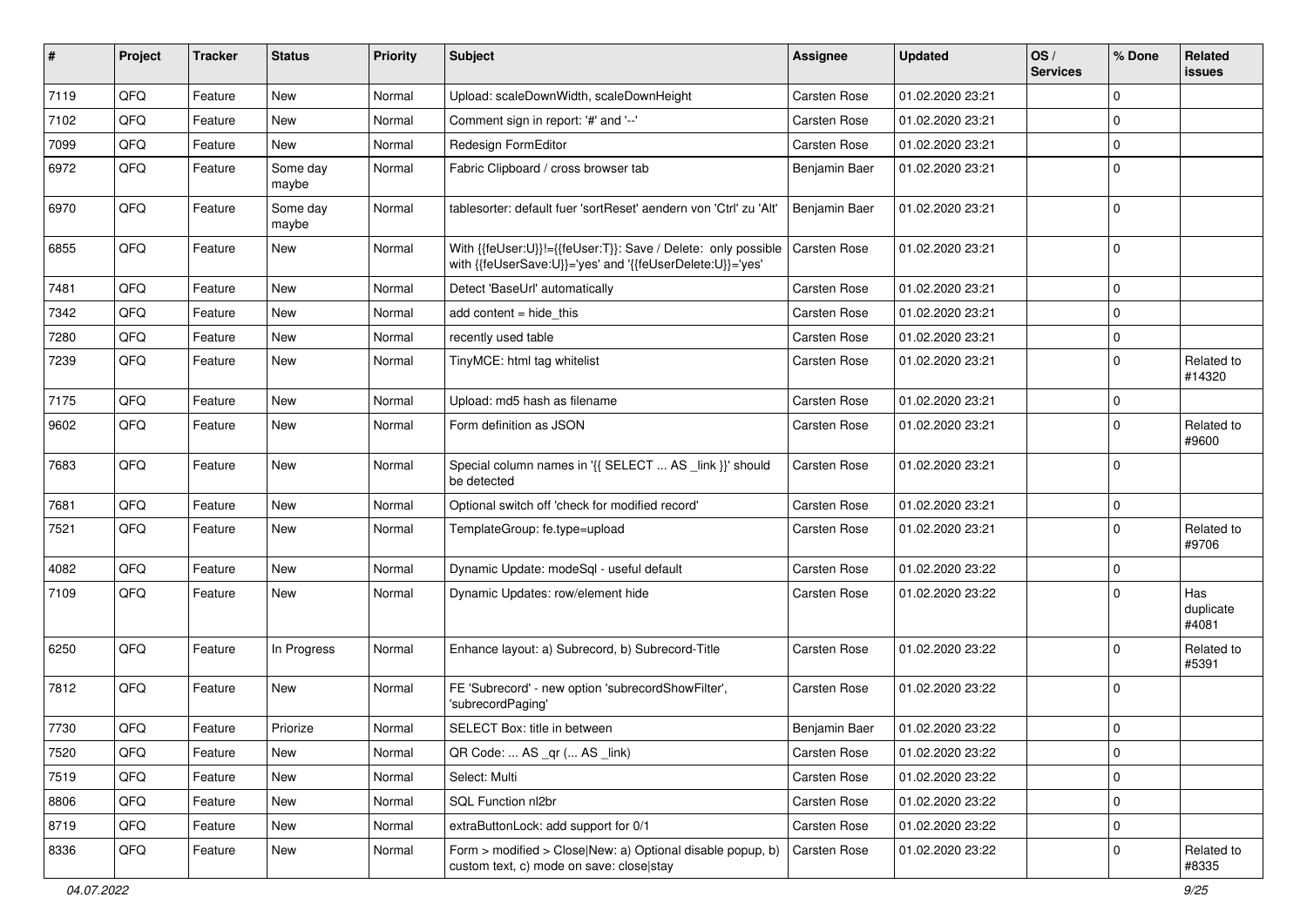| $\sharp$ | Project | <b>Tracker</b> | <b>Status</b>     | <b>Priority</b> | Subject                                                                                            | Assignee       | <b>Updated</b>   | OS/<br><b>Services</b> | % Done              | <b>Related</b><br><b>issues</b>                                      |
|----------|---------|----------------|-------------------|-----------------|----------------------------------------------------------------------------------------------------|----------------|------------------|------------------------|---------------------|----------------------------------------------------------------------|
| 8089     | QFQ     | Feature        | New               | Normal          | Copy/Paste for FormElements                                                                        | Carsten Rose   | 01.02.2020 23:22 |                        | $\mathbf 0$         |                                                                      |
| 7924     | QFQ     | Feature        | New               | Normal          | Radio/Checkbox with Tooltip                                                                        | Carsten Rose   | 01.02.2020 23:22 |                        | $\mathbf 0$         |                                                                      |
| 9130     | QFQ     | Feature        | Some day<br>maybe | Normal          | tablesorter: Automatic Row numbering / Zeilenummer                                                 | Benjamin Baer  | 01.02.2020 23:22 |                        | $\mathbf 0$         |                                                                      |
| 9129     | QFQ     | Feature        | New               | Normal          | sqlValidate: Message as notification, not as error                                                 | Carsten Rose   | 01.02.2020 23:22 |                        | $\mathbf 0$         | Related to<br>#9128                                                  |
| 9128     | QFQ     | Feature        | New               | Normal          | Error Message: not replaced variables- a) replace back to<br>'{{', b) underline                    | Carsten Rose   | 01.02.2020 23:22 |                        | $\mathbf 0$         | Related to<br>#9129                                                  |
| 8975     | QFQ     | Feature        | New               | Normal          | Report Notation: 2.0                                                                               | Carsten Rose   | 01.02.2020 23:22 |                        | $\mathbf 0$         | Related to<br>#8963                                                  |
| 9208     | QFQ     | Feature        | New               | Normal          | Manage 'recent' records                                                                            | Carsten Rose   | 01.02.2020 23:22 |                        | $\mathbf 0$         |                                                                      |
| 9136     | QFQ     | Feature        | New               | Normal          | Create ZIP files with dynamic PDFs                                                                 | Carsten Rose   | 01.02.2020 23:22 |                        | $\mathbf 0$         |                                                                      |
| 9537     | QFQ     | Feature        | New               | Normal          | FormEditor: Edit fieldset in FrontEnd                                                              | Carsten Rose   | 01.02.2020 23:22 |                        | $\mathbf 0$         |                                                                      |
| 9352     | QFQ     | Feature        | New               | Normal          | FE 'Native' fire slaveld, sqlAfter, sqlIns                                                         | Carsten Rose   | 01.02.2020 23:22 |                        | $\mathbf 0$         |                                                                      |
| 9811     | QFQ     | Feature        | New               | Normal          | Report: tag every n'th row                                                                         | Carsten Rose   | 01.02.2020 23:22 |                        | $\mathbf 0$         |                                                                      |
| 9781     | QFQ     | Feature        | New               | Normal          | Button: CSS class to make buttons smaller                                                          | Carsten Rose   | 01.02.2020 23:22 |                        | $\mathbf 0$         |                                                                      |
| 9707     | QFQ     | Feature        | New               | Normal          | SIP security: encode pageld and check pageld on decode                                             | Carsten Rose   | 01.02.2020 23:22 |                        | $\mathbf 0$         |                                                                      |
| 9706     | QFQ     | Feature        | New               | Normal          | Multi File Upload (hidden template group)                                                          | Carsten Rose   | 01.02.2020 23:22 |                        | $\mathbf 0$         | Related to<br>#7521,<br>Related to<br>#5562,<br>Related to<br>#13330 |
| 10015    | QFQ     | Feature        | Priorize          | Normal          | Monospace in Textarea                                                                              | Carsten Rose   | 03.02.2020 13:40 |                        | $\mathbf 0$         |                                                                      |
| 10003    | QFQ     | Feature        | Priorize          | Normal          | fieldset: stronger visualize group                                                                 | Benjamin Baer  | 12.02.2020 08:13 |                        | $\mathbf 0$         |                                                                      |
| 10115    | QFQ     | Feature        | New               | Normal          | TypeAhead: static list                                                                             | Carsten Rose   | 26.02.2020 16:42 |                        | 100                 |                                                                      |
| 4050     | QFQ     | Feature        | New               | Normal          | sql.log: 1) FormElement ID which causes a specific action,<br>2) Result in the same row.           | Carsten Rose   | 15.04.2020 11:35 |                        | $\mathbf 0$         | Related to<br>#5458                                                  |
| 10119    | QFQ     | Feature        | New               | Normal          | Dropdown (selectlist) & TypeAhead: format and catagorize<br>list                                   | Carsten Rose   | 07.05.2020 09:36 |                        | $\mathbf 0$         |                                                                      |
| 10124    | QFQ     | Feature        | Feedback          | Normal          | qfq AAI-Login                                                                                      | Karin Niffeler | 07.05.2020 09:36 |                        | $\mathbf 0$         |                                                                      |
| 10384    | QFQ     | Feature        | New               | Normal          | Parameter Exchange QFQ Instances                                                                   |                | 07.05.2020 09:38 |                        | $\mathbf 0$         |                                                                      |
| 10443    | QFQ     | Feature        | In Progress       | Normal          | Konzept_api / _live                                                                                | Carsten Rose   | 07.05.2020 09:39 |                        | $\mathbf 0$         |                                                                      |
| 10593    | QFQ     | Feature        | New               | Normal          | label2: text behind input element                                                                  | Carsten Rose   | 16.05.2020 10:57 |                        | $\mathbf 0$         |                                                                      |
| 5345     | QFQ     | Feature        | New               | Normal          | Report: UPDATE / INSERT / DELETE statements should<br>trigger subqueries, depending on the result. | Carsten Rose   | 27.05.2020 16:11 |                        | $\mathbf 0$         |                                                                      |
| 10005    | QFQ     | Feature        | Priorize          | Normal          | Report / special column name:  AS _calendar                                                        | Carsten Rose   | 03.06.2020 17:28 |                        | $\mathsf{O}\xspace$ |                                                                      |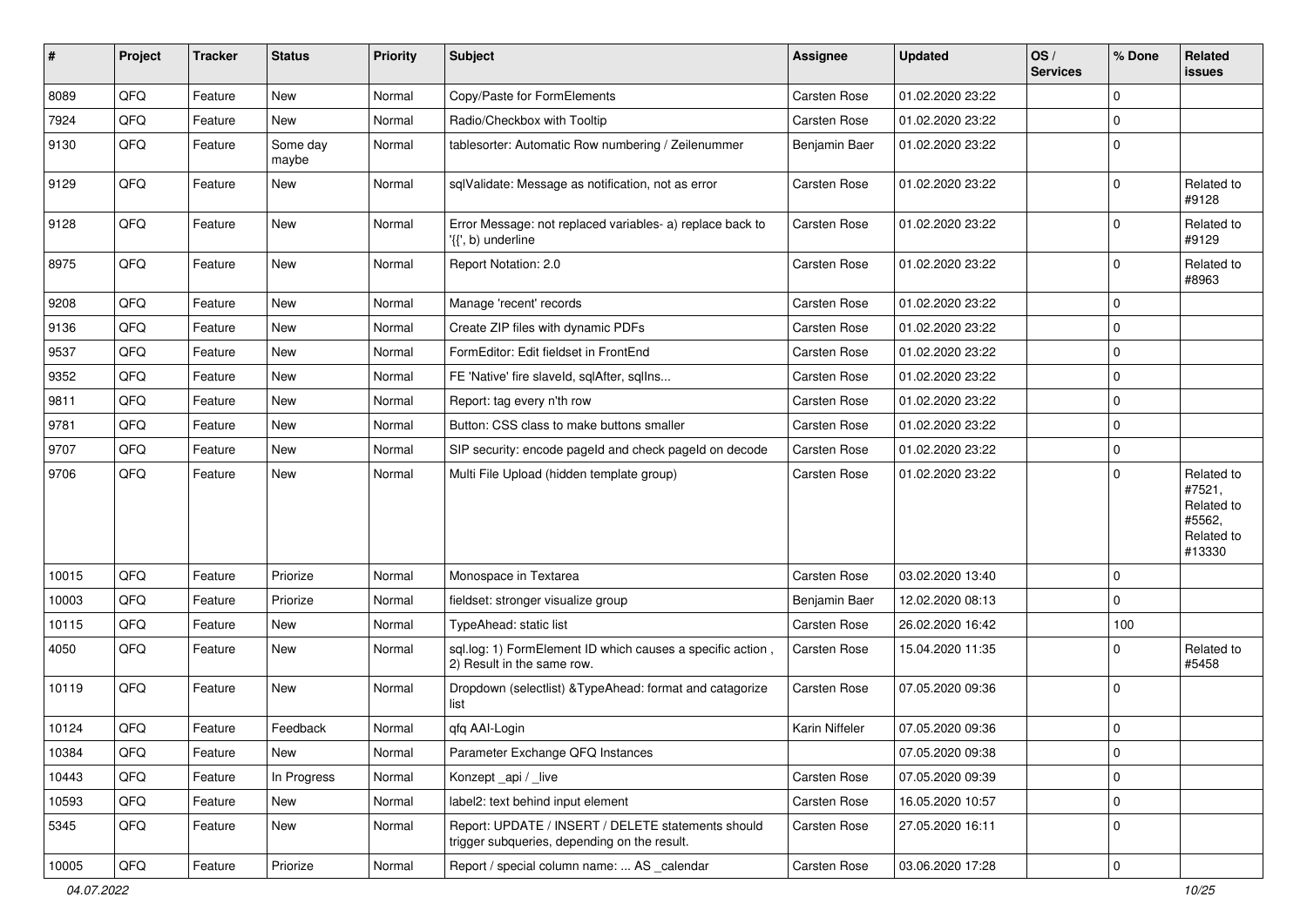| #     | Project | <b>Tracker</b> | <b>Status</b>     | <b>Priority</b> | <b>Subject</b>                                                             | <b>Assignee</b>     | <b>Updated</b>   | OS/<br><b>Services</b> | % Done      | Related<br><b>issues</b> |
|-------|---------|----------------|-------------------|-----------------|----------------------------------------------------------------------------|---------------------|------------------|------------------------|-------------|--------------------------|
| 10738 | QFQ     | Feature        | Some day<br>maybe | Normal          | CORS headers for external API requests                                     |                     | 10.06.2020 14:00 |                        | $\Omega$    |                          |
| 3432  | QFQ     | Feature        | New               | Normal          | subrecord: dynamicUpdate                                                   | Carsten Rose        | 11.06.2020 21:10 |                        | $\mathbf 0$ | Related to<br>#5691      |
| 10763 | QFQ     | Feature        | New               | Normal          | form accessed and submitted despite logout?                                |                     | 16.06.2020 11:43 |                        | 0           |                          |
| 10819 | QFQ     | Feature        | New               | Normal          | Persistent SIP - second try                                                | <b>Carsten Rose</b> | 29.06.2020 23:02 |                        | $\Omega$    | Related to<br>#6261      |
| 10874 | QFQ     | Feature        | New               | Normal          | Erstellen eines Foreign Keys in der Tabelle "FormElement"                  |                     | 13.07.2020 10:11 |                        | $\Omega$    |                          |
| 10976 | QFQ     | Feature        | New               | Normal          | Excel Export Verbesserungen                                                | Carsten Rose        | 06.08.2020 10:56 |                        | $\Omega$    |                          |
| 10996 | QFQ     | Feature        | New               | Normal          | Download video via sip: no seek                                            | <b>Carsten Rose</b> | 12.08.2020 14:18 |                        | $\Omega$    |                          |
| 11080 | QFQ     | Feature        | New               | Normal          | Send MQTT messages                                                         | Carsten Rose        | 29.08.2020 19:49 |                        | $\Omega$    |                          |
| 11076 | QFQ     | Feature        | In Progress       | Normal          | SELECT  AS _websocket                                                      | <b>Carsten Rose</b> | 30.08.2020 17:49 |                        | $\mathbf 0$ |                          |
| 11504 | QFQ     | Feature        | New               | Normal          | Dynamic Update: Button text update for 'Save',' Close' &<br>'Delete'       | Carsten Rose        | 12.11.2020 23:44 |                        | $\Omega$    |                          |
| 11523 | QFQ     | Feature        | New               | Normal          | Mit dynamic Update erkennen, ob Upload gemacht wurde                       | Carsten Rose        | 13.11.2020 15:07 |                        | $\Omega$    | Related to<br>#9533      |
| 11535 | QFQ     | Feature        | New               | Normal          | Ability to create SQL columns in frontend QFQ forms                        |                     | 17.11.2020 12:11 |                        | $\mathbf 0$ |                          |
| 11534 | QFQ     | Feature        | New               | Normal          | Report: Action on selected rows - Table batchprocessing<br>feature         |                     | 18.11.2020 08:15 |                        | $\Omega$    |                          |
| 11716 | QFQ     | Feature        | <b>New</b>        | Normal          | Form an beliebiger Stelle im Report anzeigen                               |                     | 09.12.2020 09:47 |                        | $\mathbf 0$ |                          |
| 11775 | QFQ     | Feature        | New               | Normal          | Subrecord Tooltip pro Feld                                                 | <b>Carsten Rose</b> | 18.12.2020 15:22 |                        | $\Omega$    | Related to<br>#11955     |
| 5695  | QFQ     | Feature        | In Progress       | Normal          | Multiform                                                                  | Carsten Rose        | 02.01.2021 18:38 |                        | $\mathbf 0$ |                          |
| 3880  | QFQ     | Feature        | Some day<br>maybe | Normal          | Form 'Form': anlegen einer Tabelle                                         |                     | 14.01.2021 10:12 |                        | $\Omega$    |                          |
| 7229  | QFQ     | Feature        | Some day<br>maybe | Normal          | New FormElement.type: Button                                               |                     | 01.02.2021 12:32 |                        | $\mathbf 0$ |                          |
| 12023 | QFQ     | Feature        | New               | Normal          | MySQL Stored Precdure: QDECODESPECIALCHAR()                                | <b>Carsten Rose</b> | 16.02.2021 11:16 |                        | $\Omega$    | Related to<br>#12022     |
| 12038 | QFQ     | Feature        | New               | Normal          | a) STORE_VAR: filenameOnlyStripUniq, b) SP:<br>QSTRIPUNIQ()                |                     | 17.02.2021 23:55 |                        | $\mathbf 0$ |                          |
| 12024 | QFO     | Feature        | New               | Normal          | Excel Export: text columns by default decode<br>htmlspeciachar()           | Carsten Rose        | 17.02.2021 23:55 |                        | $\mathbf 0$ | Related to<br>#12022     |
| 12039 | QFG     | Feature        | New               | Normal          | Missing htmlSpecialChar() in pre processing on form submit                 |                     | 18.02.2021 00:09 |                        | $\mathbf 0$ | Related to<br>#14320     |
| 8187  | QFQ     | Feature        | New               | Normal          | Subrecord: enable/hide new button - make new/edit/delete<br>customizeable. | <b>Carsten Rose</b> | 06.03.2021 18:44 |                        | 0           | Related to<br>#11326     |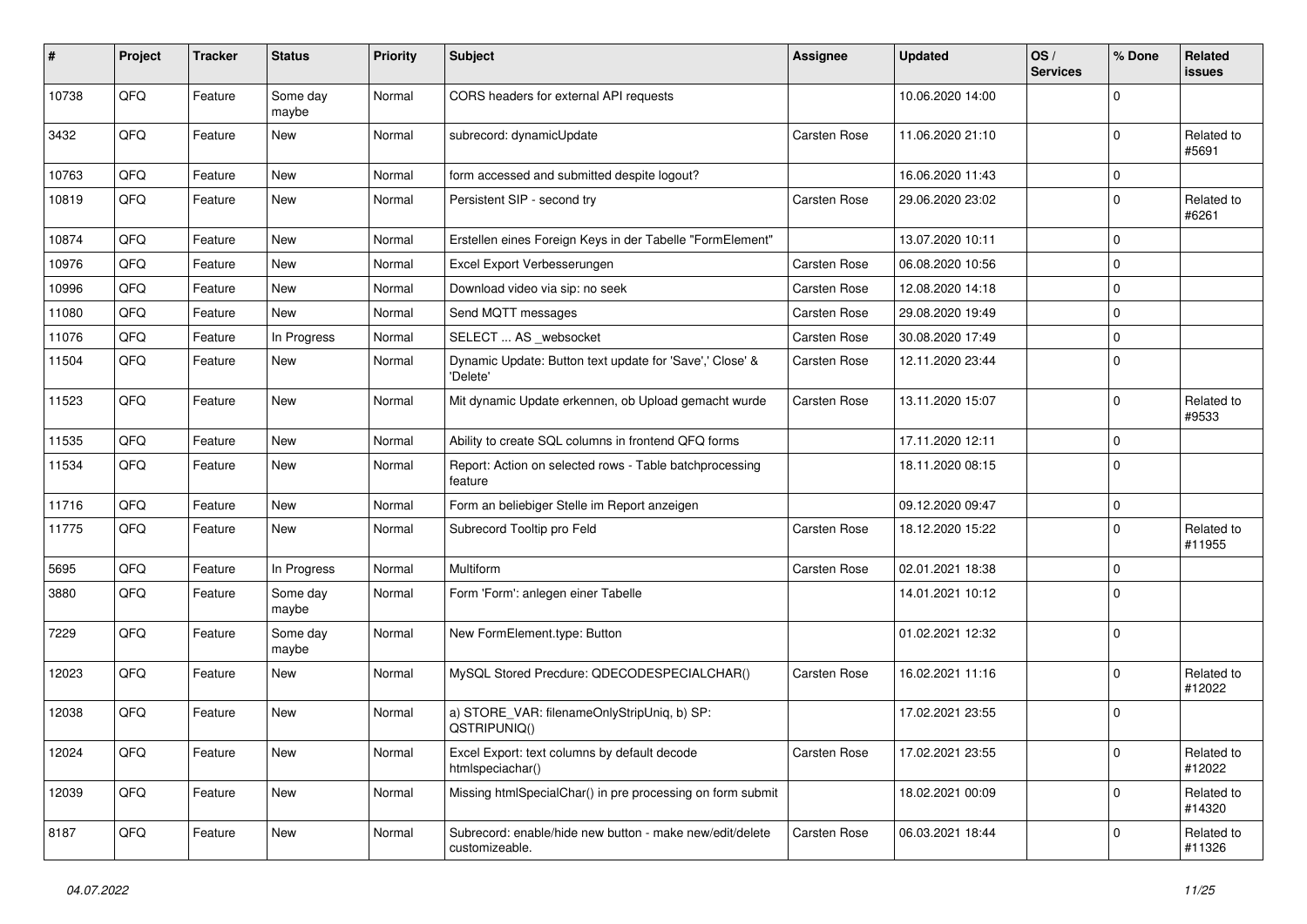| #     | Project | <b>Tracker</b> | <b>Status</b>     | <b>Priority</b> | Subject                                                                                                    | Assignee                                               | <b>Updated</b>   | OS/<br><b>Services</b> | % Done      | Related<br><b>issues</b>                      |                      |
|-------|---------|----------------|-------------------|-----------------|------------------------------------------------------------------------------------------------------------|--------------------------------------------------------|------------------|------------------------|-------------|-----------------------------------------------|----------------------|
| 12146 | QFQ     | Feature        | <b>New</b>        | Normal          | Autocron Job: Anzeigen wann der naechste Job ausgefuehrt<br>wird, resp das er nicht ausgefuehrt wird       | Carsten Rose                                           | 15.03.2021 15:23 |                        | $\mathbf 0$ |                                               |                      |
| 11516 | QFQ     | Feature        | <b>New</b>        | Normal          | Multi Page Form (Previous/Next Buttons)                                                                    | Carsten Rose                                           | 16.03.2021 17:52 |                        | $\mathbf 0$ |                                               |                      |
| 8217  | QFQ     | Feature        | <b>New</b>        | Normal          | if-elseif-else construct                                                                                   | Carsten Rose                                           | 16.03.2021 18:41 |                        | $\mathbf 0$ | Related to<br>#10716                          |                      |
| 10714 | QFQ     | Feature        | <b>New</b>        | Normal          | multi Table Form                                                                                           | Carsten Rose                                           | 16.03.2021 18:44 |                        | $\mathbf 0$ |                                               |                      |
| 10080 | QFQ     | Feature        | <b>New</b>        | Normal          | Popup on 'save' / 'close': configure dialog (answer<br>yes/no/cancle/)                                     | Carsten Rose                                           | 28.03.2021 20:52 |                        | $\mathbf 0$ | Is duplicate<br>of #12262                     |                      |
| 12330 | QFQ     | Feature        | <b>New</b>        | Normal          | Copy to input field / text area / TinyMCE                                                                  | Carsten Rose                                           | 07.04.2021 09:01 |                        | $\mathbf 0$ |                                               |                      |
| 12135 | QFQ     | Feature        | New               | Normal          | Subrecord: Notiz                                                                                           |                                                        | 24.04.2021 16:58 |                        | $\mathbf 0$ |                                               |                      |
| 7278  | QFQ     | Feature        | Some day<br>maybe | Normal          | Form: Wert vordefinieren der immer gesetzt wird                                                            |                                                        | 02.05.2021 09:27 |                        | $\mathbf 0$ |                                               |                      |
| 12162 | QFQ     | Feature        | <b>New</b>        | Normal          | FE.type=sendmail: personalized mailing (several mails) via<br>template                                     | Carsten Rose                                           | 03.05.2021 20:45 |                        | $\mathbf 0$ |                                               |                      |
| 12156 | QFQ     | Feature        | New               | Normal          | Form: Optional disable 'leave page'                                                                        |                                                        | 03.05.2021 20:45 |                        | $\mathsf 0$ |                                               |                      |
| 12109 | QFQ     | Feature        | New               | Normal          | Donwload Link: Plain, SIP, Persistent Link, Peristent SIP -<br>new notation                                | Carsten Rose                                           | 03.05.2021 20:45 |                        | $\mathbf 0$ | Related to<br>#12085                          |                      |
| 12480 | QFQ     | Feature        | <b>New</b>        | Normal          | If QFQ upgrade is running, block further request                                                           | Carsten Rose                                           | 03.05.2021 20:45 |                        | $\mathbf 0$ |                                               |                      |
| 12477 | QFQ     | Feature        | New               | Normal          | Support for refactoring: Form, FormElement, diverse<br>Tabellen/Spalten, tt-content Records                | Carsten Rose                                           | 03.05.2021 20:45 |                        | $\mathbf 0$ |                                               |                      |
| 12474 | QFQ     | Feature        | <b>New</b>        | Normal          | Check BaseConfigURL if it is given and the the last char is '/                                             | Carsten Rose                                           | 03.05.2021 20:45 |                        | $\mathbf 0$ |                                               |                      |
| 12413 | QFQ     | Feature        | New               | Normal          | STORE_TYPO3: enhance for {{be_users.email:T}},<br>{{fe users.email:T}}                                     | Carsten Rose                                           | 03.05.2021 20:45 |                        | $\mathbf 0$ | Related to<br>#12412,<br>Related to<br>#10012 |                      |
| 12400 | QFQ     | Feature        | <b>New</b>        | Normal          | Tutorial ist in QFQ Doku, Wird in der Suche gefunden, es<br>gibt aber kein Menupunkt - Inhalt ueberpruefen | Carsten Rose                                           | 03.05.2021 20:45 |                        | $\mathbf 0$ |                                               |                      |
| 12269 | QFQ     | Feature        | <b>New</b>        | Normal          | 2FA - Login                                                                                                | Carsten Rose                                           | 03.05.2021 20:45 |                        | $\mathbf 0$ |                                               |                      |
| 11747 | QFQ     | Feature        | <b>New</b>        | Normal          | Maintenance Page with Redirect                                                                             | Carsten Rose                                           | 03.05.2021 20:47 |                        | $\mathbf 0$ | Related to<br>#11741                          |                      |
| 4194  | QFQ     | Feature        | In Progress       | Normal          | Bootstrap 4 ist jetzt offiziel                                                                             |                                                        | 03.05.2021 20:47 |                        | $\mathbf 0$ | Related to<br>#10114                          |                      |
| 11955 | QFQ     | Feature        | New               | Normal          | subrecord: new title option to set <th> attributes - e.g. to<br/>customize tablesorter options.</th>       | attributes - e.g. to<br>customize tablesorter options. | Carsten Rose     | 03.05.2021 20:47       |             | $\mathbf 0$                                   | Related to<br>#11775 |
| 12163 | QFQ     | Feature        | New               | Normal          | Checkbox: table wrap                                                                                       | Carsten Rose                                           | 03.05.2021 20:51 |                        | $\mathbf 0$ |                                               |                      |
| 12119 | QFQ     | Feature        | <b>New</b>        | Normal          | AS paged: error message missing if there ist no 'r' argument.                                              | <b>Carsten Rose</b>                                    | 03.05.2021 20:51 |                        | $\mathsf 0$ |                                               |                      |
| 10345 | QFQ     | Feature        | New               | Normal          | Templates - Patterns QFQ Style                                                                             |                                                        | 03.05.2021 21:01 |                        | $\mathsf 0$ | Related to<br>#10713                          |                      |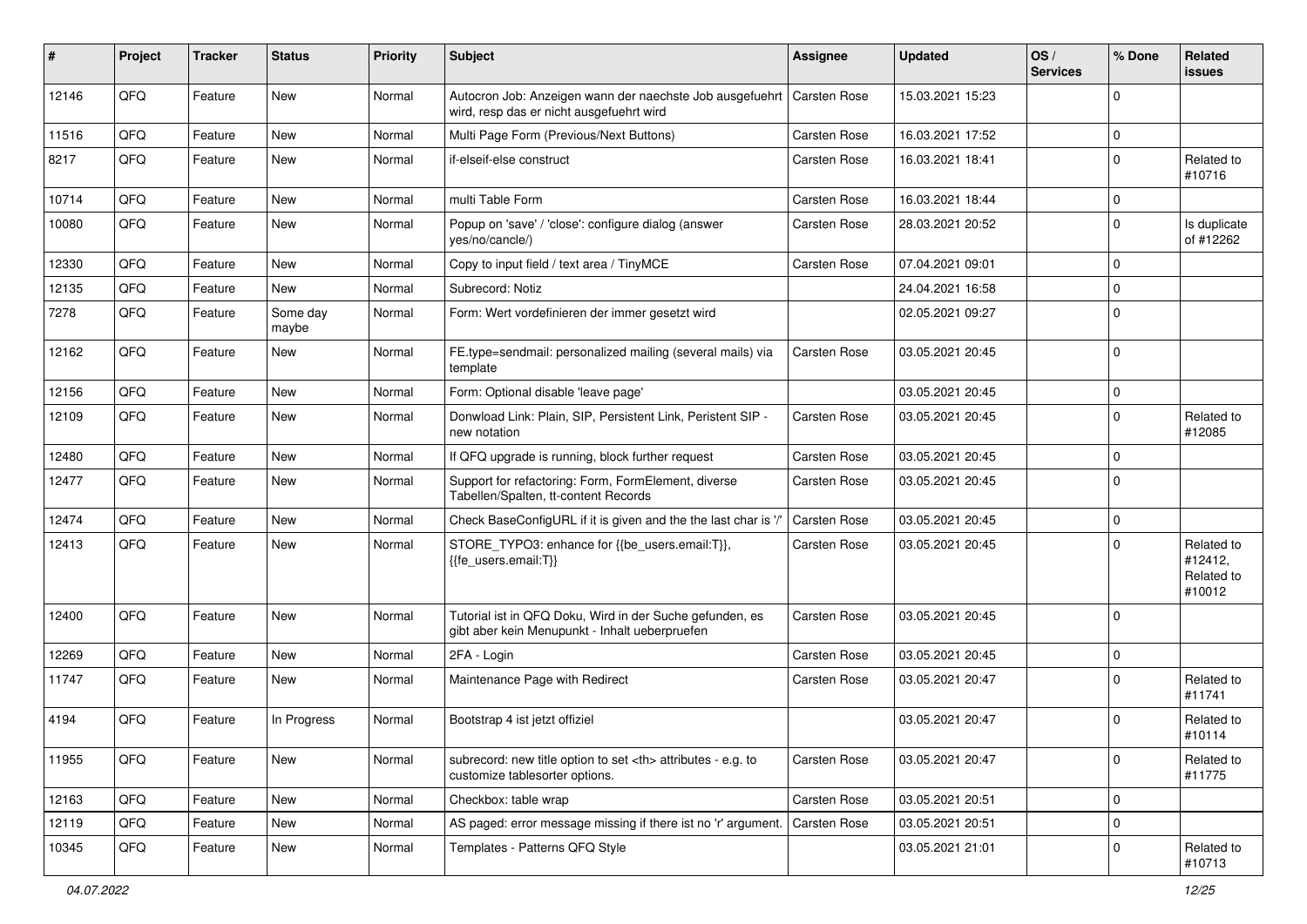| #     | Project | <b>Tracker</b> | <b>Status</b>     | <b>Priority</b> | <b>Subject</b>                                                                               | Assignee            | <b>Updated</b>   | OS/<br><b>Services</b> | % Done      | Related<br>issues                           |
|-------|---------|----------------|-------------------|-----------------|----------------------------------------------------------------------------------------------|---------------------|------------------|------------------------|-------------|---------------------------------------------|
| 11850 | QFQ     | Feature        | <b>New</b>        | Urgent          | Wizard Form: basierend auf einer Tabelle eine Form<br>anlegen.                               |                     | 03.05.2021 21:12 |                        | $\Omega$    | <b>Blocked by</b><br>#8082                  |
| 3848  | QFQ     | Feature        | Some day<br>maybe | High            | Antivirus check fuer Upload files in gfg?                                                    | Carsten Rose        | 03.05.2021 21:14 |                        | $\mathsf 0$ | Related to<br>#4131                         |
| 3727  | QFQ     | Feature        | New               | High            | Security: Session Hijacking erschweren                                                       | Carsten Rose        | 03.05.2021 21:14 |                        | $\mathbf 0$ |                                             |
| 880   | QFQ     | Feature        | Some day<br>maybe | Urgent          | Security: PHP, SQL Injection, XSS                                                            |                     | 03.05.2021 21:14 |                        | $\mathbf 0$ | Related to<br>#14320                        |
| 5715  | QFQ     | Feature        | New               | High            | PDF Caching                                                                                  | <b>Carsten Rose</b> | 03.05.2021 21:14 |                        | $\mathbf 0$ | Related to<br>#5851.<br>Related to<br>#6357 |
| 4258  | QFQ     | Feature        | Some day<br>maybe | High            | <b>System Defaults: Forms</b>                                                                | <b>Carsten Rose</b> | 03.05.2021 21:14 |                        | $\mathbf 0$ |                                             |
| 3990  | QFQ     | Feature        | Some day<br>maybe | High            | custom class definition: add space automatically                                             | <b>Carsten Rose</b> | 03.05.2021 21:14 |                        | $\mathbf 0$ |                                             |
| 3967  | QFQ     | Feature        | Some day<br>maybe | High            | Report: Checkbox, Radio, Dropdown, Input welches ohne<br>Submit funktioniert - 'Inline-Form' | <b>Carsten Rose</b> | 03.05.2021 21:14 |                        | $\mathbf 0$ |                                             |
| 8962  | QFQ     | Feature        | <b>New</b>        | High            | allow for form fields with identical names                                                   | <b>Carsten Rose</b> | 03.05.2021 21:14 |                        | $\mathbf 0$ |                                             |
| 7850  | QFQ     | Feature        | New               | High            | Upload records: non 'pathFileName' column                                                    | Carsten Rose        | 03.05.2021 21:14 |                        | $\mathsf 0$ |                                             |
| 9548  | QFQ     | Feature        | Feedback          | High            | FormElement: Pattern mismatch - optional report only on<br>focus lost                        | Benjamin Baer       | 03.05.2021 21:14 |                        | $\mathbf 0$ |                                             |
| 9517  | QFQ     | Feature        | In Progress       | High            | Input multiple tags with typeahead                                                           | <b>Carsten Rose</b> | 03.05.2021 21:14 |                        | 40          | Related to<br>#10150                        |
| 12465 | QFQ     | Feature        | New               | Normal          | QFQ Function: use in FE to fill StoreRecord                                                  | <b>Carsten Rose</b> | 05.05.2021 21:58 |                        | $\mathbf 0$ |                                             |
| 12504 | QFQ     | Feature        | Priorize          | Normal          | sql.log: report fe.id                                                                        | Carsten Rose        | 05.05.2021 22:09 |                        | $\mathbf 0$ |                                             |
| 12503 | QFQ     | Feature        | Priorize          | Normal          | Detect dangerous UPDATE statement with missing WHERE                                         | <b>Carsten Rose</b> | 05.05.2021 22:09 |                        | $\mathbf 0$ |                                             |
| 11320 | QFQ     | Feature        | Priorize          | Normal          | Typo3 Version 10 support                                                                     | Carsten Rose        | 05.05.2021 22:09 |                        | $\mathsf 0$ |                                             |
| 9394  | QFQ     | Feature        | Priorize          | Normal          | REST: allow for non numerical ids in get requests                                            | Carsten Rose        | 05.05.2021 22:10 |                        | $\mathsf 0$ |                                             |
| 8963  | QFQ     | Feature        | Priorize          | Normal          | Setting values in a store: flexible way                                                      | Carsten Rose        | 05.05.2021 22:10 |                        | $\mathbf 0$ | Related to<br>#8975                         |
| 3867  | QFQ     | Feature        | Priorize          | Normal          | Readonly Formular: Template Groups add/delete<br>ausbeldnen                                  | <b>Carsten Rose</b> | 05.05.2021 22:12 |                        | $\mathbf 0$ |                                             |
| 8044  | QFQ     | Feature        | Priorize          | Normal          | Transaction: a) Form, b) Report                                                              | <b>Carsten Rose</b> | 05.05.2021 22:14 |                        | $\mathbf 0$ | Related to<br>#8043                         |
| 9668  | QFQ     | Feature        | Priorize          | Normal          | Form.mode: rename 'hidden' to 'hide'                                                         | <b>Carsten Rose</b> | 05.05.2021 22:14 |                        | $\mathbf 0$ | Related to<br>#6437                         |
| 12439 | QFQ     | Feature        | In Progress       | Normal          | TinyMCE Paste from Word & Character Count/Limit                                              | <b>Carsten Rose</b> | 05.05.2021 22:15 |                        | $\pmb{0}$   |                                             |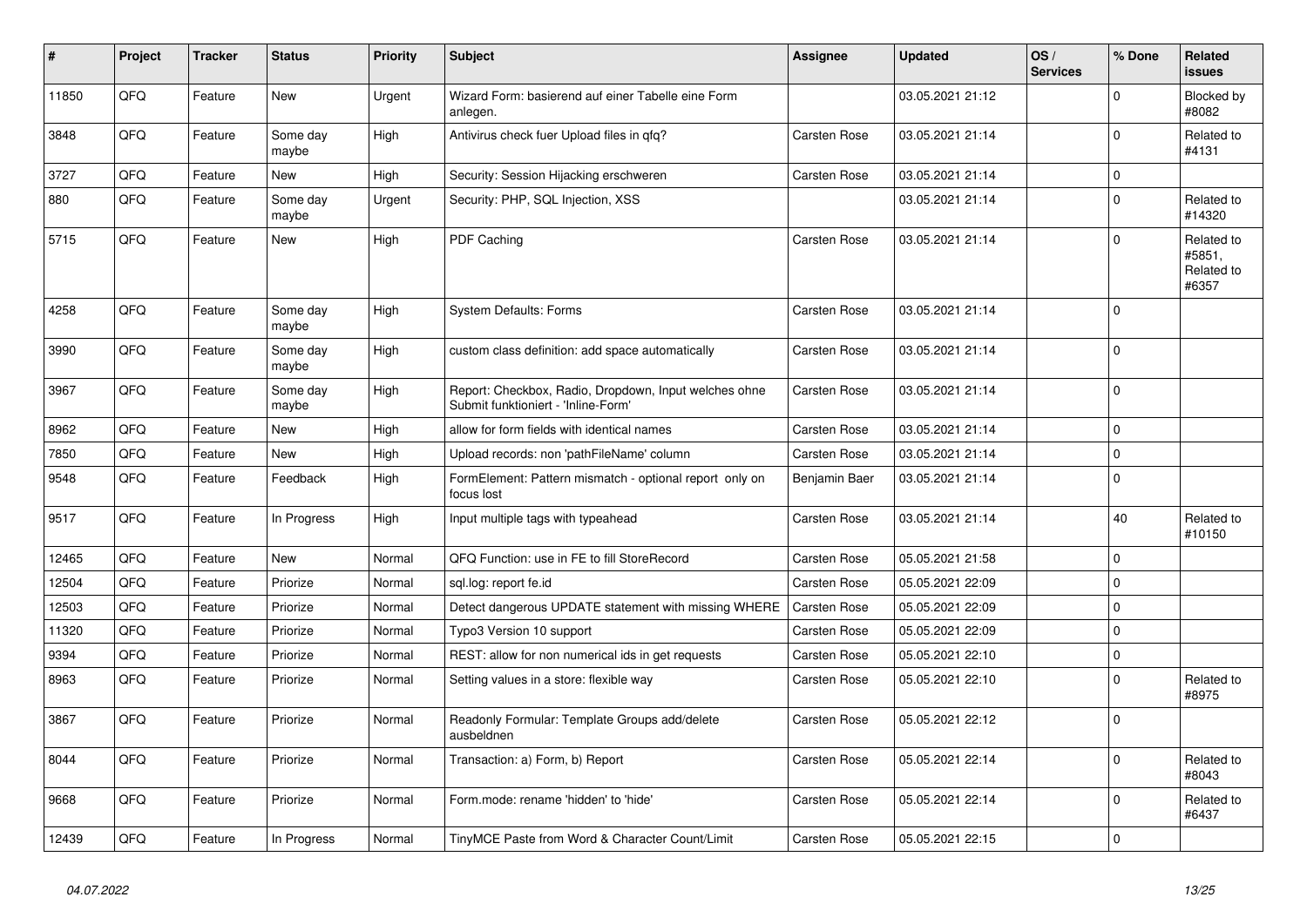| #     | Project | <b>Tracker</b> | <b>Status</b>     | <b>Priority</b> | <b>Subject</b>                                                                                                 | Assignee     | <b>Updated</b>   | OS/<br><b>Services</b> | % Done      | Related<br><b>issues</b>                                               |
|-------|---------|----------------|-------------------|-----------------|----------------------------------------------------------------------------------------------------------------|--------------|------------------|------------------------|-------------|------------------------------------------------------------------------|
| 12412 | QFQ     | Feature        | New               | Normal          | Action/Escape qualifier 'e' (empty), '0': if given, an empty<br>string (or '0') will be treated as 'not found' | Carsten Rose | 08.05.2021 09:40 |                        | $\Omega$    | Related to<br>#12413,<br>Related to<br>#10012                          |
| 10011 | QFQ     | Feature        | Priorize          | Normal          | Offer new STORE TYPO3 Variable 'beUser', 'beEmail'                                                             | Carsten Rose | 08.05.2021 09:51 |                        | $\Omega$    | Related to<br>#10012,<br>Related to<br>#12511                          |
| 10012 | QFQ     | Feature        | Priorize          | Normal          | redirectAllMailTo: {{beEmail:T}}                                                                               | Carsten Rose | 08.05.2021 09:54 |                        | $\Omega$    | Related to<br>#12412,<br>Related to<br>#12413.<br>Related to<br>#10011 |
| 11893 | QFQ     | Feature        | New               | High            | Broken SIP: a) only report one time, b) only report in main<br>column                                          | Carsten Rose | 12.05.2021 12:13 |                        | $\Omega$    | Related to<br>#12532,<br>Related to<br>#14187                          |
| 12632 | QFQ     | Feature        | New               | Normal          | TinyMCE: Prepare CSS classes for images                                                                        | Carsten Rose | 04.06.2021 14:35 |                        | 100         | Blocked by<br>#12186                                                   |
| 9346  | QFQ     | Feature        | Priorize          | Normal          | beforeSave: check if an upload is given                                                                        | Carsten Rose | 11.06.2021 21:18 |                        | $\mathbf 0$ |                                                                        |
| 9348  | QFQ     | Feature        | New               | Normal          | defaultThumbnailSize: pre render thumbnails                                                                    | Carsten Rose | 12.06.2021 09:05 |                        | $\mathbf 0$ |                                                                        |
| 6723  | QFQ     | Feature        | New               | Normal          | Report QFQ Installation and Version                                                                            | Carsten Rose | 12.06.2021 09:07 |                        | $\mathbf 0$ |                                                                        |
| 6261  | QFQ     | Feature        | <b>New</b>        | Normal          | Persistent SIP                                                                                                 | Carsten Rose | 12.06.2021 09:07 |                        | $\mathbf 0$ | Related to<br>#10819                                                   |
| 11460 | QFQ     | Feature        | New               | Normal          | Easier creation of changelog: gitchangelog                                                                     | Carsten Rose | 12.06.2021 10:20 |                        | $\Omega$    | Related to<br>#13467                                                   |
| 12679 | QFQ     | Feature        | New               | Normal          | tablesorter: custom column width                                                                               | Carsten Rose | 16.06.2021 11:10 |                        | $\pmb{0}$   |                                                                        |
| 8204  | QFQ     | Feature        | Priorize          | High            | Position 'required mark'                                                                                       | Carsten Rose | 16.06.2021 13:44 |                        | $\mathbf 0$ |                                                                        |
| 4445  | QFQ     | Feature        | Some day<br>maybe | Normal          | template group: Option to simulate fieldset                                                                    |              | 28.06.2021 14:11 |                        | $\mathbf 0$ |                                                                        |
| 10793 | QFQ     | Feature        | In Progress       | Normal          | Update NPM Packages                                                                                            | Carsten Rose | 07.09.2021 13:25 |                        | $30\,$      |                                                                        |
| 11980 | QFQ     | Feature        | In Progress       | Normal          | protected verzeichnis MUSS geschützt werden                                                                    | Carsten Rose | 07.09.2021 13:30 |                        | $\pmb{0}$   |                                                                        |
| 11036 | QFQ     | Feature        | Some day<br>maybe | Normal          | inline report editor permissions                                                                               | Carsten Rose | 16.09.2021 15:09 |                        | $\Omega$    | Related to<br>#11323                                                   |
| 10745 | QFQ     | Feature        | Some day<br>maybe | Normal          | Tablesorter Excel Export                                                                                       | Carsten Rose | 16.09.2021 15:09 |                        | $\Omega$    |                                                                        |
| 10116 | QFQ     | Feature        | Some day<br>maybe | Normal          | TypeAhead: Tag - show inside 'input' element                                                                   | Carsten Rose | 16.09.2021 15:09 |                        | $\Omega$    |                                                                        |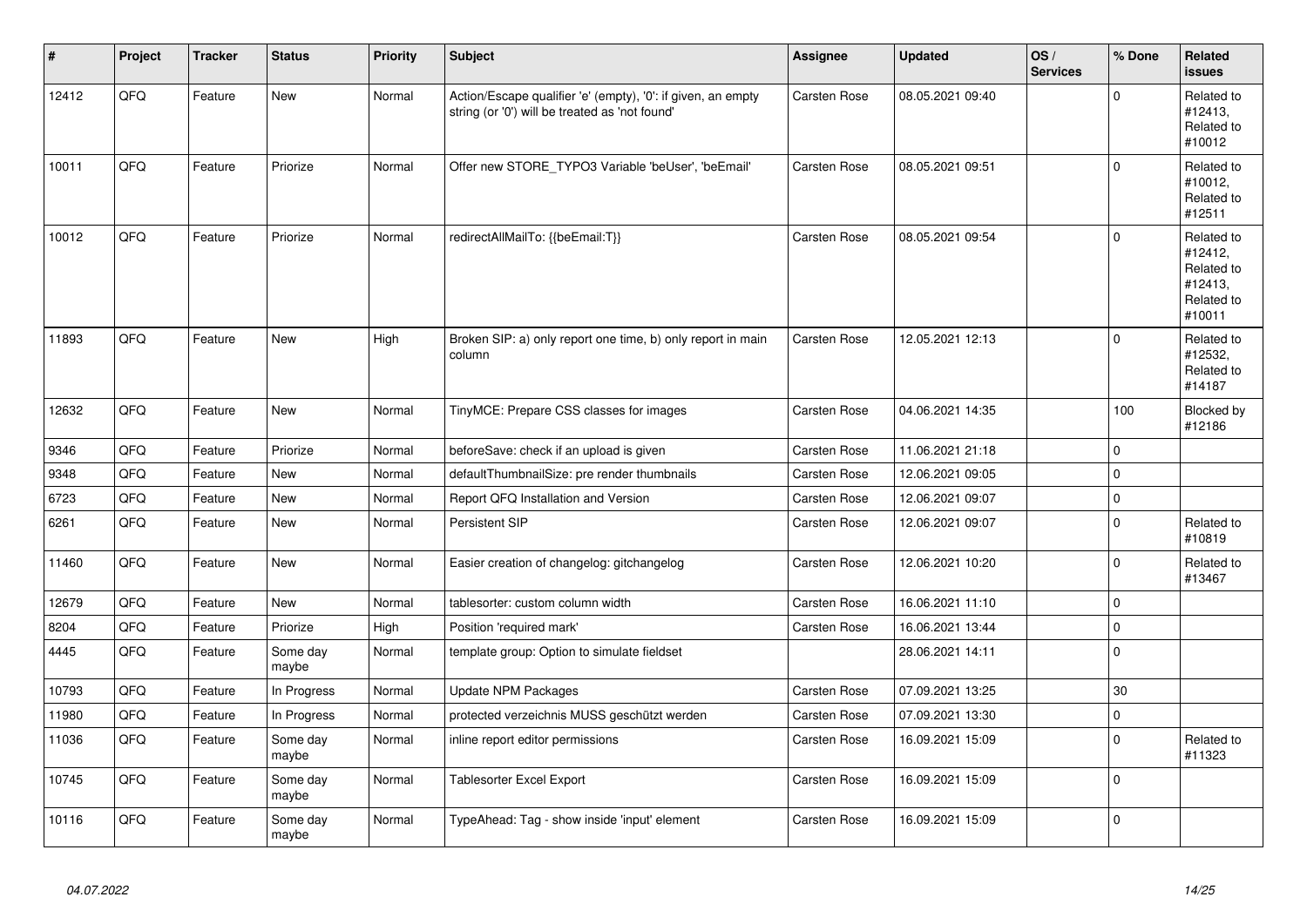| $\sharp$ | Project | <b>Tracker</b> | <b>Status</b>     | <b>Priority</b> | <b>Subject</b>                                                       | Assignee            | <b>Updated</b>   | OS/<br><b>Services</b> | % Done      | <b>Related</b><br><b>issues</b>                 |
|----------|---------|----------------|-------------------|-----------------|----------------------------------------------------------------------|---------------------|------------------|------------------------|-------------|-------------------------------------------------|
| 7453     | QFQ     | Feature        | Some day<br>maybe | Normal          | import / export forms QFQ                                            | <b>Carsten Rose</b> | 16.09.2021 15:10 |                        | $\mathbf 0$ |                                                 |
| 7452     | QFQ     | Feature        | Some day<br>maybe | Normal          | automate deployment new QFQ version                                  | Carsten Rose        | 16.09.2021 15:10 |                        | $\pmb{0}$   |                                                 |
| 10095    | QFQ     | Feature        | Some day<br>maybe | Normal          | Generic Gitlab Integration into QFQ                                  | <b>Carsten Rose</b> | 16.09.2021 15:10 |                        | $\pmb{0}$   |                                                 |
| 8586     | QFQ     | Feature        | Some day<br>maybe | Normal          | QFQ: Enhance Error message for 'record not found'                    | Carsten Rose        | 16.09.2021 15:10 |                        | $\pmb{0}$   |                                                 |
| 8520     | QFQ     | Feature        | Some day<br>maybe | Normal          | Bring QFQ to Composer                                                | <b>Carsten Rose</b> | 16.09.2021 15:10 |                        | $\mathbf 0$ |                                                 |
| 8101     | QFQ     | Feature        | Some day<br>maybe | Normal          | Password hash: support further hashing methods                       | Carsten Rose        | 16.09.2021 15:10 |                        | $\pmb{0}$   |                                                 |
| 12315    | QFQ     | Feature        | Some day<br>maybe | Normal          | Form History (Diffs) / Backups                                       | Carsten Rose        | 16.09.2021 15:10 |                        | $\mathsf 0$ |                                                 |
| 11323    | QFQ     | Feature        | Some day<br>maybe | Normal          | Report Frontend Editor Modal + Codemirror                            | Carsten Rose        | 16.09.2021 15:10 |                        | $\mathsf 0$ | Related to<br>#11036                            |
| 11322    | QFQ     | Feature        | Some day<br>maybe | Normal          | Form Element JSON - (multiline parameter field)                      | Carsten Rose        | 16.09.2021 15:10 |                        | $\mathbf 0$ |                                                 |
| 11217    | QFQ     | Feature        | Some day<br>maybe | Normal          | <b>Extend Script Functionality</b>                                   | Carsten Rose        | 16.09.2021 15:10 |                        | $\pmb{0}$   |                                                 |
| 10716    | QFQ     | Feature        | Some day<br>maybe | Normal          | Business Logic mit Externen Skripten                                 | <b>Carsten Rose</b> | 16.09.2021 15:10 |                        | $\mathbf 0$ | Related to<br>#10713,<br>Related to<br>#8217    |
| 12337    | QFQ     | Feature        | Some day<br>maybe | Normal          | Database.php: better caching                                         | Carsten Rose        | 16.09.2021 15:10 |                        | $\Omega$    |                                                 |
| 13330    | QFQ     | Feature        | In Progress       | Normal          | Multi Form: Upload                                                   | <b>Carsten Rose</b> | 07.11.2021 12:40 |                        | 50          | Related to<br>#9706                             |
| 13354    | QFQ     | Feature        | <b>New</b>        | Normal          | Using Websocket in QFQ                                               | Carsten Rose        | 10.11.2021 15:47 |                        | $\mathbf 0$ |                                                 |
| 8082     | QFQ     | Feature        | Priorize          | High            | Contact form without saving record                                   | Carsten Rose        | 07.12.2021 15:20 |                        | $\mathbf 0$ | Related to<br>#8587,<br><b>Blocks</b><br>#11850 |
| 11702    | QFQ     | Feature        | New               | Normal          | HTML Special Char makes no sense for 'allbut' if '&' is<br>forbidden | Carsten Rose        | 07.12.2021 16:35 |                        | $\mathsf 0$ | Related to<br>#5112,<br>Related to<br>#14320    |
| 12186    | QFQ     | Feature        | New               | High            | TinyMCE Config für Objekte                                           | Carsten Rose        | 07.12.2021 17:19 |                        | $\mathbf 0$ | <b>Blocks</b><br>#12632                         |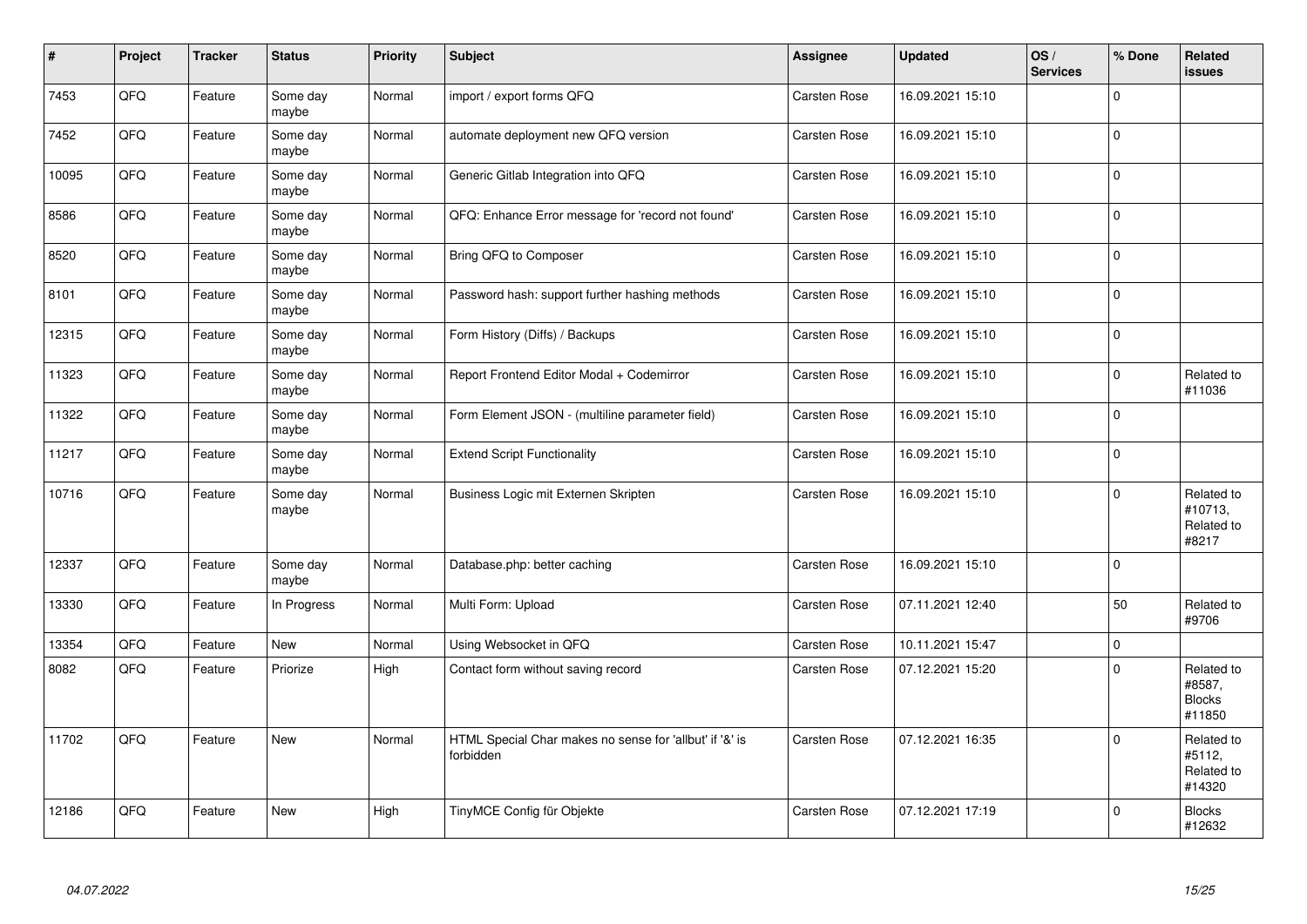| ∦     | Project        | <b>Tracker</b> | <b>Status</b>              | <b>Priority</b> | <b>Subject</b>                                                                                                                        | Assignee            | <b>Updated</b>   | OS/<br><b>Services</b> | % Done              | <b>Related</b><br><b>issues</b>               |
|-------|----------------|----------------|----------------------------|-----------------|---------------------------------------------------------------------------------------------------------------------------------------|---------------------|------------------|------------------------|---------------------|-----------------------------------------------|
| 10114 | QFQ            | Feature        | New                        | High            | Symbol (Link): 'G:' (Glyphicon) replaced by 'i:' (icon)                                                                               |                     | 07.12.2021 17:19 |                        | $\Omega$            | Related to<br>#3797,<br>Related to<br>#4194   |
| 12532 | QFQ            | Feature        | New                        | High            | SIP-Parameter bei Seitenaufruf in Browser-Console<br>anzeigen                                                                         | Carsten Rose        | 07.12.2021 17:19 |                        | $\Omega$            | Related to<br>#11893,<br>Related to<br>#14187 |
| 12544 | QFQ            | Feature        | New                        | High            | a) ' AS _link' new also as ' AS _format', b) sortierung via<br>'display: none;', c) '_format' benoeitgt nicht zwingend<br>u/U/p/m/z/d | <b>Carsten Rose</b> | 14.12.2021 16:03 |                        | $\mathbf 0$         |                                               |
| 13566 | QFQ            | Feature        | Ready to sync<br>(develop) | Normal          | Delete config-example.qfq.php file                                                                                                    | Carsten Rose        | 23.12.2021 09:25 |                        | $\mathbf 0$         |                                               |
| 9135  | QFQ            | Feature        | Priorize                   | Normal          | Progress Bar generic / replace old hourglass download<br>popup                                                                        | Benjamin Baer       | 03.01.2022 07:43 |                        | $\mathbf 0$         |                                               |
| 7965  | QFQ            | Feature        | Priorize                   | Normal          | Input type 'text' with visual format - currency                                                                                       | Benjamin Baer       | 03.01.2022 07:45 |                        | $\mathbf 0$         |                                               |
| 6870  | QFQ            | Feature        | Priorize                   | Normal          | Click on '_link' triggers an API call                                                                                                 | Benjamin Baer       | 03.01.2022 08:25 |                        | $\mathsf 0$         |                                               |
| 12476 | QFQ            | Feature        | New                        | Normal          | clearMe: a) should trigger 'dirty', b) sticky on textarea resize                                                                      | Benjamin Baer       | 04.01.2022 08:40 |                        | $\mathbf 0$         | Related to<br>#9528                           |
| 4413  | QFQ            | Feature        | <b>New</b>                 | Normal          | fieldset: show/hidden, modeSql, dynamicUpdate                                                                                         | Carsten Rose        | 09.02.2022 15:19 |                        | $\mathbf 0$         |                                               |
| 5894  | QFQ            | Feature        | Feedback                   | Normal          | Typeahead in Report: show/hide rows dynamically                                                                                       | Carsten Rose        | 18.02.2022 08:50 |                        | $\mathbf 0$         | Related to<br>#5893,<br>Related to<br>#5885   |
| 5548  | QFQ            | Feature        | Some day<br>maybe          | Normal          | 801 Textfiles/Scriptfiles als Thumbnail                                                                                               | Carsten Rose        | 07.03.2022 16:26 |                        | $\mathbf 0$         |                                               |
| 13843 | QFQ            | Feature        | New                        | Normal          | Create JWT via QFQ                                                                                                                    | Carsten Rose        | 19.03.2022 17:42 |                        | $\mathbf 0$         |                                               |
| 13841 | QFQ            | Feature        | New                        | Normal          | Create PDF via iText - evaluate                                                                                                       | Carsten Rose        | 19.03.2022 17:42 |                        | $\mathbf 0$         |                                               |
| 13757 | QFQ            | Feature        | New                        | High            | QR / Bar-Code Plugin                                                                                                                  | Enis Nuredini       | 19.03.2022 17:43 |                        | $\mathbf 0$         |                                               |
| 13700 | QFQ            | Feature        | New                        | Normal          | Redesign gfg.io Seite                                                                                                                 | Carsten Rose        | 19.03.2022 17:43 |                        | $\mathbf 0$         |                                               |
| 13467 | QFQ            | Feature        | New                        | Normal          | ChangeLog Generator                                                                                                                   | Carsten Rose        | 19.03.2022 17:46 |                        | $\mathbf 0$         | Related to<br>#11460                          |
| 12664 | QFQ            | Feature        | New                        | Normal          | TinyMCE: report/remove malicous HTML/JS Code                                                                                          | <b>Carsten Rose</b> | 19.03.2022 17:47 |                        | $\mathbf 0$         | Related to<br>#14320                          |
| 12603 | QFQ            | Feature        | New                        | Normal          | Dropdown (Select), Radio, checkbox:<br>itemListAlways={{!SELECT key, value}}                                                          | Carsten Rose        | 19.03.2022 17:47 |                        | $\mathsf{O}\xspace$ |                                               |
| 12556 | QFO            | Feature        | New                        | Normal          | Pills Title: colored = static or dynamic on allrequiredgiven                                                                          | Benjamin Baer       | 19.03.2022 17:49 |                        | $\mathsf{O}\xspace$ |                                               |
| 5366  | QFQ            | Feature        | Priorize                   | Normal          | Saving with keyboard shortcuts                                                                                                        | Benjamin Baer       | 21.03.2022 09:47 |                        | 0                   |                                               |
| 6224  | $\mathsf{QFQ}$ | Feature        | Priorize                   | Normal          | Dynamic update: fade in/out fields                                                                                                    | Benjamin Baer       | 21.03.2022 09:50 |                        | $\pmb{0}$           |                                               |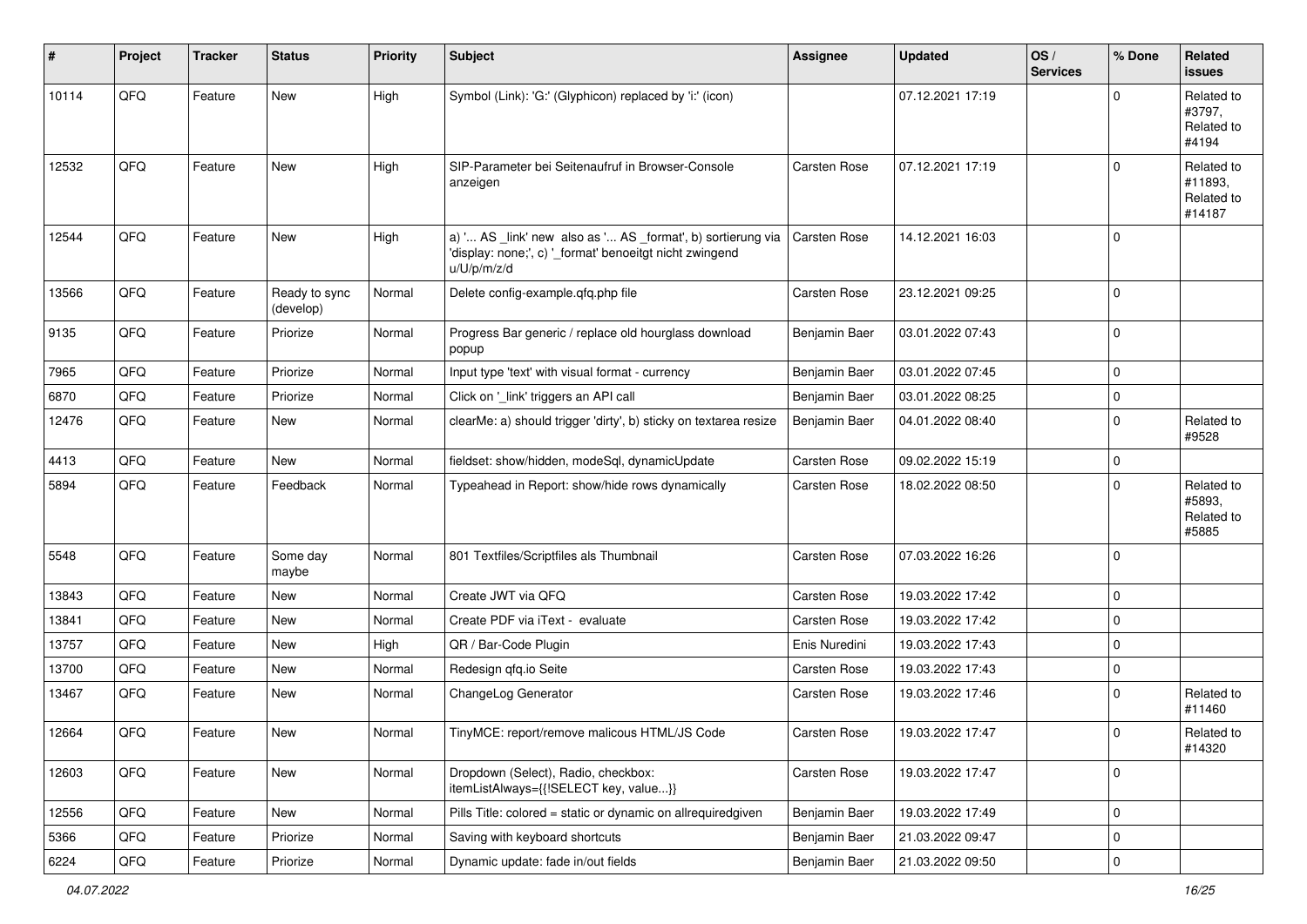| #     | Project | <b>Tracker</b> | <b>Status</b> | <b>Priority</b> | <b>Subject</b>                                                                        | <b>Assignee</b>        | <b>Updated</b>   | OS/<br><b>Services</b> | % Done      | Related<br><b>issues</b>                                               |
|-------|---------|----------------|---------------|-----------------|---------------------------------------------------------------------------------------|------------------------|------------------|------------------------|-------------|------------------------------------------------------------------------|
| 5562  | QFQ     | Feature        | Priorize      | Normal          | Drag'n'Drop fuer Uploads                                                              | Benjamin Baer          | 21.03.2022 09:52 |                        | $\Omega$    | Related to<br>#9706                                                    |
| 12440 | QFQ     | Feature        | In Progress   | Normal          | Typo3 V10 upgrade (durchfuehren und testen)                                           | <b>Carsten Rose</b>    | 21.03.2022 09:53 |                        | 50          | Related to<br>#12357,<br>Related to<br>#12067,<br>Related to<br>#10661 |
| 6801  | QFQ     | Feature        | Priorize      | Normal          | Fabric: Maximize / FullIscreen                                                        | Benjamin Baer          | 21.03.2022 09:56 |                        | $\mathbf 0$ |                                                                        |
| 7602  | QFQ     | Feature        | ToDo          | High            | Multi Select: with checkboxes                                                         | Benjamin Baer          | 22.03.2022 09:07 |                        | $\pmb{0}$   |                                                                        |
| 11892 | QFQ     | Feature        | New           | Normal          | tablesorter: columns with links are hard to order - new<br>qualifier 'Y: <ord>'</ord> | Enis Nuredini          | 23.03.2022 09:22 |                        | $\pmb{0}$   |                                                                        |
| 10463 | QFQ     | Feature        | New           | Normal          | Report link: expliztes setzen von HTML Tags (Bedarf fuer<br>'data-selenium' & 'id')   | Enis Nuredini          | 23.03.2022 09:23 |                        | $\pmb{0}$   | Related to<br>#7648                                                    |
| 10569 | QFQ     | Feature        | Priorize      | Normal          | link_blank more safe                                                                  | Enis Nuredini          | 25.03.2022 12:44 |                        | $\pmb{0}$   |                                                                        |
| 13900 | QFQ     | Feature        | Priorize      | Normal          | Selenium: Check das Cookie/PDF funktioniert                                           | Enis Nuredini          | 25.03.2022 12:45 |                        | $\mathbf 0$ |                                                                        |
| 10979 | QFQ     | Feature        | <b>New</b>    | Normal          | Ajax Calls an API - dataReport                                                        | <b>Carsten Rose</b>    | 11.05.2022 12:15 |                        | $\mathbf 0$ |                                                                        |
| 13572 | QFQ     | Feature        | Feedback      | Normal          | Form Load: misleading error message on trying to load non<br>existent primary record  | Enis Nuredini          | 16.05.2022 23:16 |                        | 100         |                                                                        |
| 10782 | QFQ     | Feature        | Feedback      | Normal          | Tiny MCE: Image Upload                                                                | Enis Nuredini          | 16.05.2022 23:16 |                        | $\Omega$    | Related to<br>#12452                                                   |
| 13945 | QFQ     | Feature        | New           | Normal          | As _link: content before/after link                                                   | Enis Nuredini          | 28.05.2022 11:01 |                        | $\mathbf 0$ | Related to<br>#12262                                                   |
| 14028 | QFQ     | Feature        | <b>New</b>    | Normal          | Required notification: visual nicer                                                   | Enis Nuredini          | 28.05.2022 11:01 |                        | $\pmb{0}$   |                                                                        |
| 14187 | QFQ     | Feature        | New           | High            | qfq.log: show current URL                                                             | Carsten Rose           | 28.05.2022 11:02 |                        | $\pmb{0}$   | Related to<br>#13933,<br>Related to<br>#12532,<br>Related to<br>#11893 |
| 14227 | QFQ     | Feature        | <b>New</b>    | Normal          | Selenium Konkurrenz: cypress.io                                                       | Enis Nuredini          | 28.05.2022 11:02 |                        | $\pmb{0}$   |                                                                        |
| 13609 | QFQ     | Feature        | New           | Normal          | QFQ Introduction: Seite aufloesen                                                     | Philipp<br>Gröbelbauer | 28.05.2022 11:02 |                        | $\pmb{0}$   |                                                                        |
| 14090 | QFQ     | Feature        | New           | Normal          | Nützliche script funktionen                                                           | Carsten Rose           | 28.05.2022 11:03 |                        | $\pmb{0}$   |                                                                        |
| 14185 | QFQ     | Feature        | New           | Normal          | External/Autocron.php - better suitable directory                                     | Support: System        | 28.05.2022 11:03 |                        | $\mathbf 0$ |                                                                        |
| 12584 | QFQ     | Feature        | Feedback      | Normal          | T3 v10 migration script: replace alias-patterns (v11)                                 | Carsten Rose           | 28.05.2022 11:12 |                        | 100         |                                                                        |
| 9052  | QFQ     | Feature        | Feedback      | High            | Report: CodeMirror with SQL Syntax Highlight in FE                                    | Enis Nuredini          | 08.06.2022 10:25 |                        | $\pmb{0}$   |                                                                        |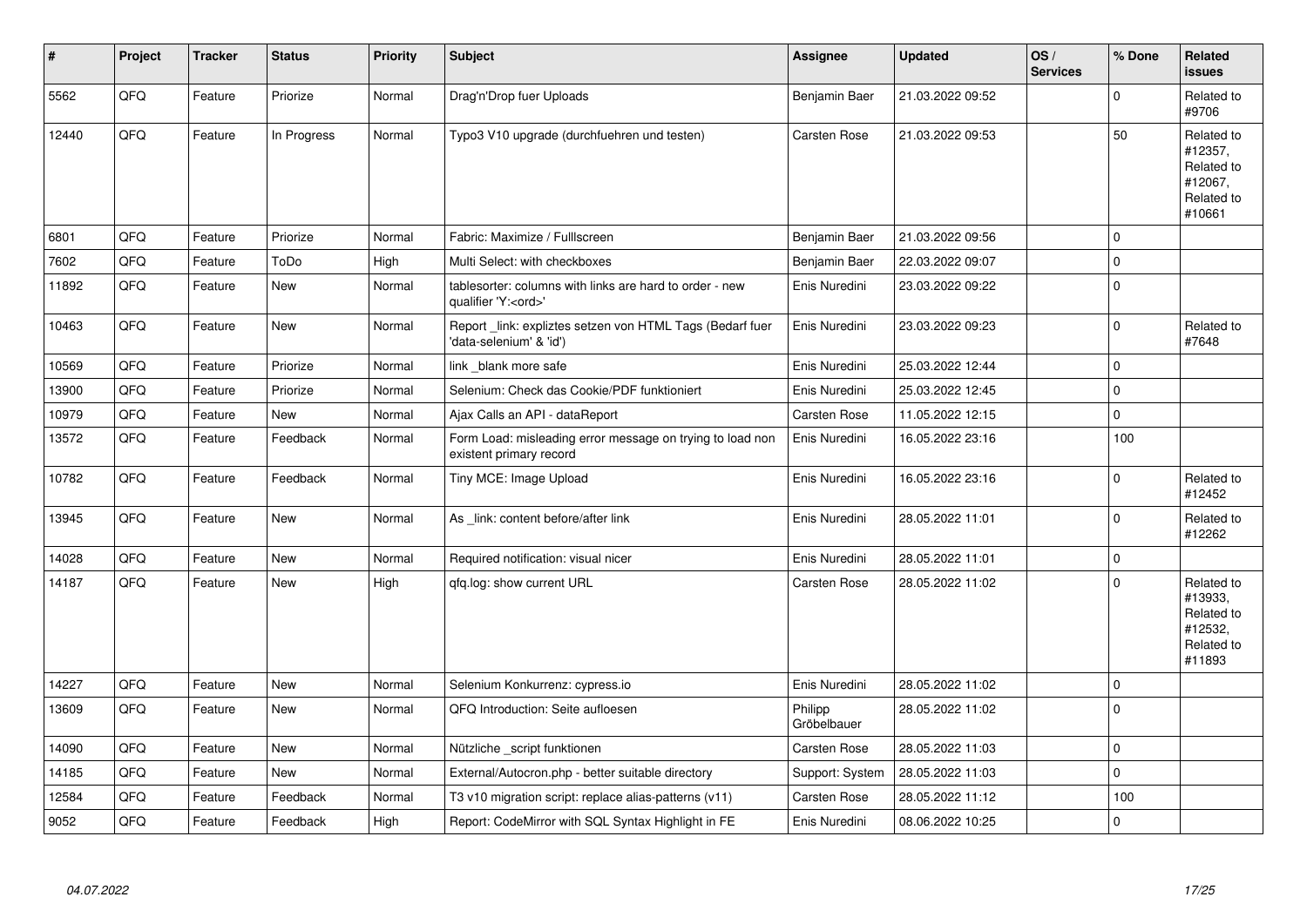| $\sharp$ | Project | <b>Tracker</b> | <b>Status</b>     | <b>Priority</b> | <b>Subject</b>                                                                                         | <b>Assignee</b>     | <b>Updated</b>   | OS/<br><b>Services</b> | % Done      | Related<br><b>issues</b>                                                    |
|----------|---------|----------------|-------------------|-----------------|--------------------------------------------------------------------------------------------------------|---------------------|------------------|------------------------|-------------|-----------------------------------------------------------------------------|
| 12611    | QFQ     | Feature        | Some day<br>maybe | Normal          | Refactoring: Bootstrap with Lazy Loading                                                               | <b>Carsten Rose</b> | 08.06.2022 10:37 |                        | $\pmb{0}$   | Related to<br>#12490,<br>Related to<br>#10013,<br>Related to<br>#7732       |
| 12490    | QFQ     | Feature        | <b>New</b>        | Normal          | Loading Plugins in QFQ - see what tinymce does. (lazy<br>loading)                                      | Benjamin Baer       | 08.06.2022 10:37 |                        | $\mathbf 0$ | Related to<br>#12611,<br>Related to<br>#10013,<br>Related to<br>#7732       |
| 10013    | QFQ     | Feature        | Some day<br>maybe | Normal          | FE.typ=editor: CodeMirror                                                                              | Carsten Rose        | 08.06.2022 10:37 |                        | $\mathbf 0$ | Related to<br>#12611,<br>Related to<br>#12490,<br>Related to<br>#7732       |
| 7732     | QFQ     | Feature        | Some day<br>maybe | Normal          | Javascript: Lazy Loading der add on libs                                                               | Benjamin Baer       | 08.06.2022 10:38 |                        | $\mathbf 0$ | Related to<br>#12611,<br>Related to<br>#12490,<br>Related to<br>#10013      |
| 13608    | QFQ     | Feature        | Some day<br>maybe | Normal          | Automatic Browser Language Redirect                                                                    | Enis Nuredini       | 17.06.2022 08:35 |                        | $\pmb{0}$   |                                                                             |
| 12262    | QFQ     | Feature        | ToDo              | Normal          | Form buttons on top: more customable                                                                   | Enis Nuredini       | 17.06.2022 10:44 |                        | $\Omega$    | Related to<br>#13945, Has<br>duplicate<br>#4046, Has<br>duplicate<br>#10080 |
| 12452    | QFQ     | Feature        | Priorize          | Normal          | BaseURL: alsways with '/' at the end                                                                   | <b>Carsten Rose</b> | 19.06.2022 13:45 |                        | $\pmb{0}$   | Related to<br>#10782                                                        |
| 14376    | QFQ     | Feature        | <b>New</b>        | Normal          | QFQ Bootstrap: if missing, create stored procedures                                                    | Enis Nuredini       | 19.06.2022 16:37 |                        | $\mathsf 0$ |                                                                             |
| 14371    | QFQ     | Feature        | Priorize          | Normal          | <b>LDAP via REPORT</b>                                                                                 | <b>Carsten Rose</b> | 19.06.2022 16:37 |                        | $\pmb{0}$   |                                                                             |
| 14290    | QFQ     | Feature        | Priorize          | Normal          | FormEditor: Show Table Definition                                                                      | Carsten Rose        | 19.06.2022 16:37 |                        | $\pmb{0}$   |                                                                             |
| 9221     | QFQ     | Feature        | New               | Normal          | typeAhead: Zeichenlimite ausschalten                                                                   | <b>Carsten Rose</b> | 29.06.2022 22:36 |                        | $\pmb{0}$   |                                                                             |
| 4018     | QFQ     | Feature        | <b>New</b>        | Normal          | typeahead: long query parameter / answer triggers 'Attack<br>detected' and purges current SIP storage. | <b>Carsten Rose</b> | 29.06.2022 22:46 |                        | $\mathbf 0$ | Related to<br>#9077                                                         |
| 3864     | QFQ     | Feature        | New               | Normal          | Encrypt / decrypt field                                                                                | Enis Nuredini       | 30.06.2022 16:29 |                        | $\pmb{0}$   |                                                                             |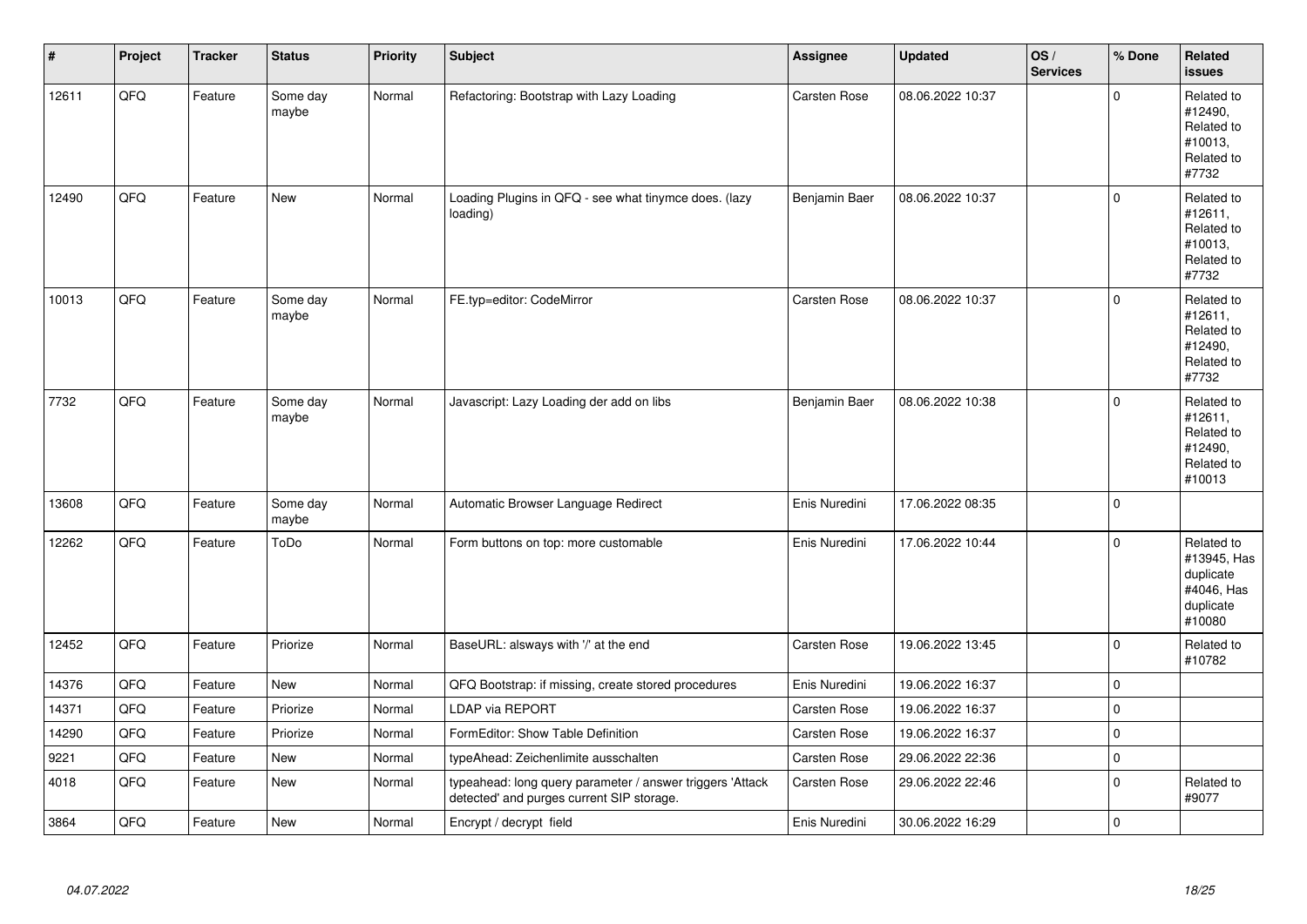| #     | Project | <b>Tracker</b> | <b>Status</b>     | <b>Priority</b> | <b>Subject</b>                                                                                                                | <b>Assignee</b>     | <b>Updated</b>   | OS/<br><b>Services</b> | % Done      | Related<br><b>issues</b>                                                                                                                                              |
|-------|---------|----------------|-------------------|-----------------|-------------------------------------------------------------------------------------------------------------------------------|---------------------|------------------|------------------------|-------------|-----------------------------------------------------------------------------------------------------------------------------------------------------------------------|
| 14320 | QFQ     | Feature        | In Progress       | Normal          | Allow specific HTML Tags and Attributes: general, TinyMCE                                                                     | Enis Nuredini       | 04.07.2022 14:09 |                        | $\Omega$    | Related to<br>#12664,<br>Related to<br>#12039,<br>Related to<br>#11702,<br>Related to<br>#7239,<br>Related to<br>#3708,<br>Related to<br>#3646,<br>Related to<br>#880 |
| 8316  | QFQ     | Bug            | Feedback          | Normal          | Documentation/Behaviour for Nested Queries and<br>Record-Store confusing                                                      | Nicola Chiapolini   | 20.11.2019 09:14 |                        | $\mathbf 0$ |                                                                                                                                                                       |
| 8106  | QFQ     | Bug            | Some day<br>maybe | Normal          | Dynamic Update: Feld kann nicht auf empty zurückgesetzt<br>werden                                                             | Carsten Rose        | 11.12.2019 16:01 |                        | $\Omega$    |                                                                                                                                                                       |
| 9020  | QFQ     | Bug            | Some day<br>maybe | Normal          | radio mit buttonClass und dynamicUpdate lassen sich nicht<br>kombinieren                                                      |                     | 11.12.2019 16:01 |                        | $\mathbf 0$ |                                                                                                                                                                       |
| 4441  | QFQ     | Bug            | Some day<br>maybe | Normal          | \$_SERVER Vars sollten nur aus dem Store genommen<br>werden - Code entsprechend anpassen.                                     |                     | 11.12.2019 16:02 |                        | $\Omega$    |                                                                                                                                                                       |
| 3349  | QFQ     | Bug            | Some day<br>maybe | Normal          | config.qfq.ini: a) vertraegt keine '=' im Value (z.B. Passwort),<br>b) Values sollten in ticks einschliessbar sein (spaces, ) | Carsten Rose        | 11.12.2019 16:02 |                        | $\Omega$    |                                                                                                                                                                       |
| 3588  | QFQ     | <b>Bug</b>     | Some day<br>maybe | Normal          | templateGroup: versteckte Elemente werden weiterhin<br>gespeichert.                                                           | <b>Carsten Rose</b> | 11.12.2019 16:02 |                        | $\mathbf 0$ |                                                                                                                                                                       |
| 3682  | QFQ     | Bug            | Some day<br>maybe | Normal          | Dynamic update: Radio buttons                                                                                                 | Carsten Rose        | 11.12.2019 16:02 |                        | $\mathbf 0$ |                                                                                                                                                                       |
| 3811  | QFQ     | <b>Bug</b>     | Some day<br>maybe | Normal          | Dynamic Update: extraButtonInfo - Text aktualisieren                                                                          | Carsten Rose        | 11.12.2019 16:03 |                        | $\mathbf 0$ | Related to<br>#11517                                                                                                                                                  |
| 3750  | QFQ     | Bug            | Some day<br>maybe | Normal          | FE in a row: if one violates check, all are red                                                                               | <b>Carsten Rose</b> | 11.12.2019 16:03 |                        | $\Omega$    |                                                                                                                                                                       |
| 3895  | QFQ     | Bug            | Some day<br>maybe | Normal          | typeahead pedantic: on lehrkredit Idap webpass - if only one<br>person is in dropdown, such person can't be selected          | <b>Carsten Rose</b> | 11.12.2019 16:03 |                        | $\mathbf 0$ |                                                                                                                                                                       |
| 3882  | QFQ     | Bug            | Some day<br>maybe | Normal          | templateGroup: disable 'add' if limit is reached - funktioniert<br>nicht wenn bereits records existierten                     | <b>Carsten Rose</b> | 11.12.2019 16:03 |                        | $\Omega$    |                                                                                                                                                                       |
| 4008  | QFQ     | <b>Bug</b>     | Some day<br>maybe | Normal          | FormElemen.type=sendmail: wrong 'TO' if 'real<br>name <rea@mail.to>' is used</rea@mail.to>                                    | Carsten Rose        | 11.12.2019 16:03 |                        | $\mathbf 0$ |                                                                                                                                                                       |
| 4138  | QFQ     | <b>Bug</b>     | Some day<br>maybe | Normal          | style fehlt                                                                                                                   |                     | 11.12.2019 16:03 |                        | $\mathbf 0$ |                                                                                                                                                                       |
| 4122  | QFG     | Bug            | Some day<br>maybe | Normal          | file: Render Mode hat keinen Effekt                                                                                           |                     | 11.12.2019 16:03 |                        | $\mathbf 0$ |                                                                                                                                                                       |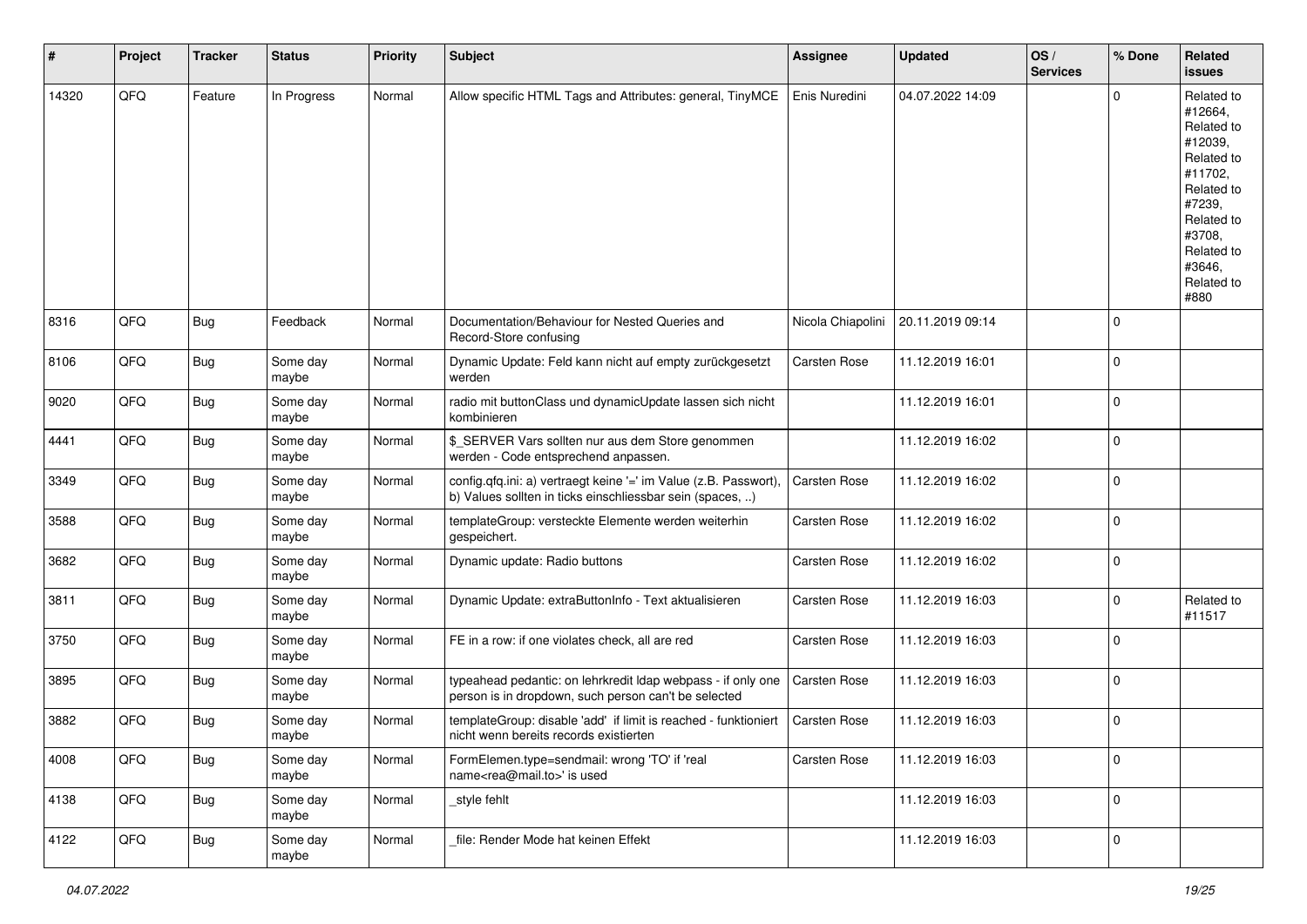| ∦    | Project | <b>Tracker</b> | <b>Status</b>     | <b>Priority</b> | <b>Subject</b>                                                                                                       | <b>Assignee</b>     | <b>Updated</b>   | OS/<br><b>Services</b> | % Done      | Related<br><b>issues</b> |
|------|---------|----------------|-------------------|-----------------|----------------------------------------------------------------------------------------------------------------------|---------------------|------------------|------------------------|-------------|--------------------------|
| 4293 | QFQ     | <b>Bug</b>     | Some day<br>maybe | Normal          | Download broken if token 'd:' is missing - but no error<br>message                                                   | <b>Carsten Rose</b> | 11.12.2019 16:03 |                        | 0           | Related to<br>#7514      |
| 2063 | QFQ     | Bug            | Some day<br>maybe | Normal          | Pills auf 'inaktiv' setzen falls keine Element auf dem Pill<br>sichtbar sind.                                        | Benjamin Baer       | 11.12.2019 16:03 |                        | $\Omega$    | Related to<br>#3752      |
| 3130 | QFQ     | Bug            | Some day<br>maybe | Normal          | Debug Info's nicht korrekt nach 'New > Save'.                                                                        | <b>Carsten Rose</b> | 11.12.2019 16:03 |                        | $\Omega$    | Related to<br>#3253      |
| 4756 | QFQ     | Bug            | <b>New</b>        | Normal          | Form dirty even nothing changes                                                                                      | <b>Carsten Rose</b> | 11.12.2019 16:16 |                        | $\mathbf 0$ |                          |
| 3782 | QFQ     | Bug            | Priorize          | Normal          | Bei fehlerhafter Eingabe (z.B. Datum) sollte das erwartete<br>Format angezeigt werden                                | Carsten Rose        | 01.02.2020 10:13 |                        | $\Omega$    |                          |
| 7616 | QFQ     | Bug            | Priorize          | Normal          | Selectlist with Enum & Dynamic Update                                                                                | <b>Carsten Rose</b> | 01.02.2020 10:13 |                        | $\Omega$    |                          |
| 6574 | QFQ     | <b>Bug</b>     | Priorize          | Normal          | qfq.log: Fehlermeldung wurde angezeigt, aber nicht geloggt                                                           | <b>Carsten Rose</b> | 01.02.2020 10:13 |                        | $\mathbf 0$ |                          |
| 8037 | QFQ     | Bug            | Priorize          | Normal          | FE.type=upload (advanced mode): {{slaveId:V}} missing<br>during dynamic update                                       | Carsten Rose        | 01.02.2020 10:13 |                        | $\Omega$    |                          |
| 7656 | QFQ     | Bug            | Priorize          | Normal          | FE with required, 'pattern' and 'extraButtonLock': always<br>complain about missing value                            | Carsten Rose        | 01.02.2020 10:13 |                        | $\Omega$    |                          |
| 9947 | QFQ     | Bug            | Priorize          | Normal          | Unwanted error message if missing 'typeAheadSqlPrefetch'                                                             | Carsten Rose        | 01.02.2020 10:13 |                        | $\Omega$    |                          |
| 9862 | QFQ     | Bug            | Priorize          | Normal          | Failed writing to sql mail qfq.log should throw an exception                                                         | <b>Carsten Rose</b> | 01.02.2020 10:13 |                        | $\Omega$    |                          |
| 9975 | QFQ     | Bug            | Priorize          | Normal          | Dropdown Menu: 'r:3' broken                                                                                          | <b>Carsten Rose</b> | 01.02.2020 10:13 |                        | $\Omega$    |                          |
| 9024 | QFQ     | <b>Bug</b>     | Some day<br>maybe | Normal          | QFQ Einarbeitung                                                                                                     |                     | 01.02.2020 15:56 |                        | $\Omega$    |                          |
| 2643 | QFQ     | Bug            | Some day<br>maybe | Normal          | Zend / PHP Webinars anschauen                                                                                        | <b>Carsten Rose</b> | 01.02.2020 15:56 |                        | $\Omega$    |                          |
| 9898 | QFQ     | Bug            | Feedback          | Normal          | Formular trotz Timeout gespeichert                                                                                   | Benjamin Baer       | 01.02.2020 15:56 |                        | $\mathbf 0$ |                          |
| 9855 | QFQ     | Bug            | <b>New</b>        | Normal          | <b>Required Check</b>                                                                                                |                     | 01.02.2020 15:56 |                        | $\Omega$    |                          |
| 9773 | QFQ     | <b>Bug</b>     | <b>New</b>        | Normal          | form.parameter.formModeGlobal=requiredOff                                                                            | <b>Carsten Rose</b> | 01.02.2020 15:56 |                        | $\Omega$    |                          |
| 9535 | QFQ     | Bug            | Feedback          | Normal          | Report:  AS '_vertical' - column to wide - vertical >> rot45,<br>rot <sub>90</sub>                                   | Benjamin Baer       | 01.02.2020 15:56 |                        | $\mathbf 0$ |                          |
| 4583 | QFQ     | Bug            | Some day<br>maybe | Normal          | Dynamic Update bei TypeAhead Feldern                                                                                 | Carsten Rose        | 01.02.2020 23:19 |                        | $\mathbf 0$ |                          |
| 4528 | QFQ     | Bug            | Some day<br>maybe | Normal          | extraButtonLock mit SQLAhead Bug                                                                                     | <b>Carsten Rose</b> | 01.02.2020 23:19 |                        | $\mathbf 0$ |                          |
| 4092 | QFQ     | <b>Bug</b>     | Some day<br>maybe | Normal          | 1) Logging verbessern wann welches FE warum ausgefuehrt<br>wird, 2) Documentation: Best Practice Template Group      | Carsten Rose        | 01.02.2020 23:19 |                        | 0           | Related to<br>#3504      |
| 3613 | QFG     | <b>Bug</b>     | Some day<br>maybe | Normal          | note /note unchecked -> note div (col-md) wird weiterhin<br>gerendert                                                | Elias Villiger      | 01.02.2020 23:19 |                        | 100         |                          |
| 5021 | QFQ     | <b>Bug</b>     | Some day<br>maybe | Normal          | FE.typ=extra - during save displays error 'datum2' already<br>filled in STORE_SIP - the value is stored nevertheless | Carsten Rose        | 01.02.2020 23:19 |                        | $\mathbf 0$ | Related to<br>#3875      |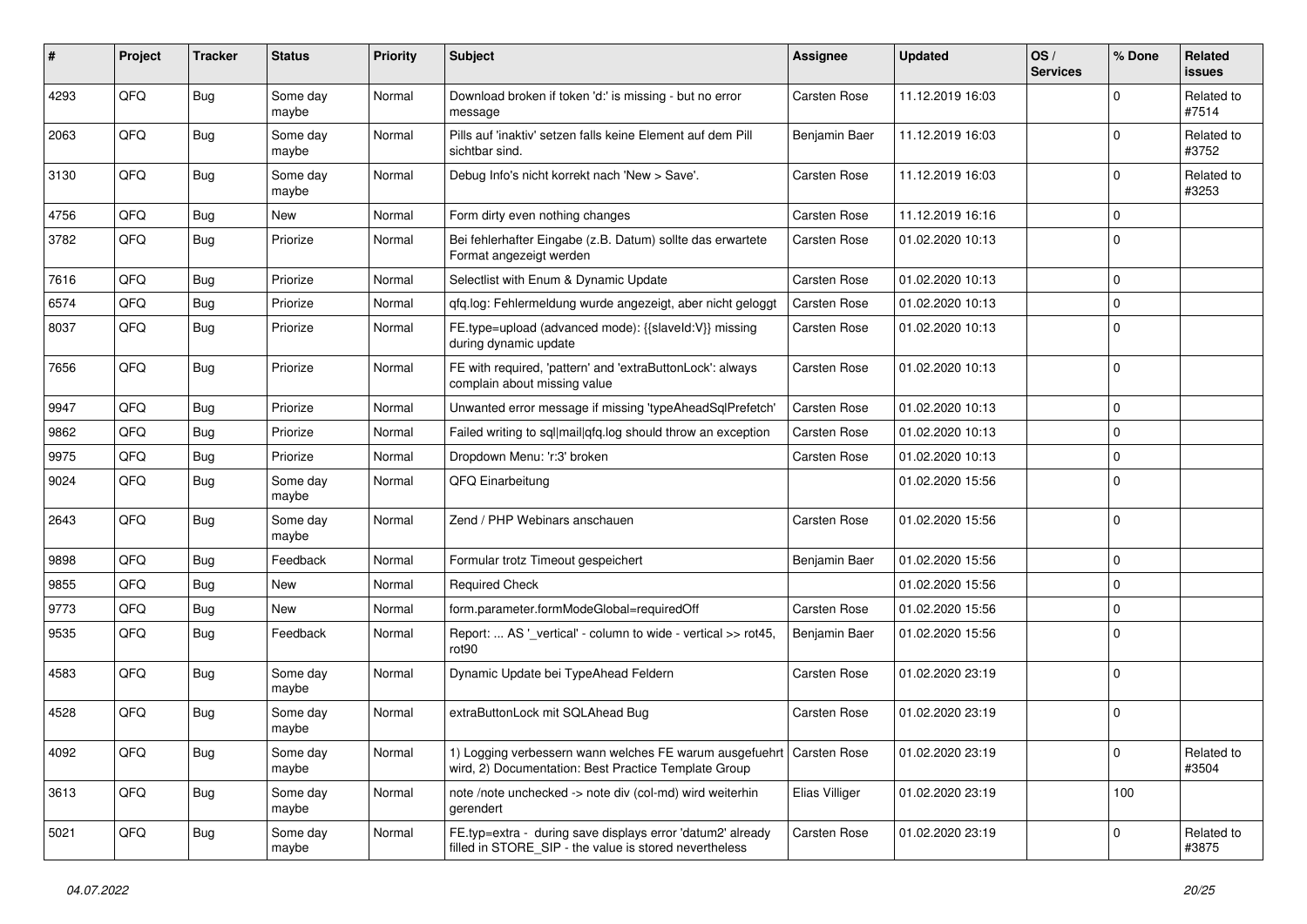| #    | Project | <b>Tracker</b> | <b>Status</b>     | <b>Priority</b> | <b>Subject</b>                                                                                                                                           | <b>Assignee</b>     | <b>Updated</b>   | OS/<br><b>Services</b> | % Done      | Related<br><b>issues</b>                       |
|------|---------|----------------|-------------------|-----------------|----------------------------------------------------------------------------------------------------------------------------------------------------------|---------------------|------------------|------------------------|-------------|------------------------------------------------|
| 5877 | QFQ     | Bug            | Some day<br>maybe | Normal          | FE.type=note:bsColumn strange behaviour                                                                                                                  |                     | 01.02.2020 23:19 |                        | $\Omega$    |                                                |
| 5768 | QFQ     | Bug            | Some day<br>maybe | Normal          | '{{pageLanguage:T}}' missing if QFQ is called via api                                                                                                    | Carsten Rose        | 01.02.2020 23:19 |                        | $\mathbf 0$ |                                                |
| 5706 | QFQ     | Bug            | Some day<br>maybe | Normal          | upload: fileDestination needs to be sanatized                                                                                                            | Carsten Rose        | 01.02.2020 23:19 |                        | $\Omega$    |                                                |
| 5557 | QFQ     | Bug            | Some day<br>maybe | Normal          | Form load: STORE_RECORD filled, but should be empty                                                                                                      | <b>Carsten Rose</b> | 01.02.2020 23:19 |                        | $\mathbf 0$ |                                                |
| 5991 | QFQ     | Bug            | Some day<br>maybe | Normal          | URLs with ' ' or long parameter are problematic                                                                                                          | Carsten Rose        | 01.02.2020 23:19 |                        | $\Omega$    |                                                |
| 7281 | QFQ     | Bug            | Some day<br>maybe | Normal          | Subrecords: on large screen separator line too short                                                                                                     |                     | 01.02.2020 23:19 |                        | $\Omega$    |                                                |
| 4651 | QFQ     | <b>Bug</b>     | Some day<br>maybe | Normal          | 'Loading document" Modal wird angezeigt bei uzhcd type=2<br>Ansicht                                                                                      | <b>Carsten Rose</b> | 01.02.2020 23:20 |                        | $\Omega$    |                                                |
| 4454 | QFQ     | Bug            | Some day<br>maybe | Normal          | Required Elements: multiple elements in a row - whole row<br>marked if only one input is empty.                                                          | Benjamin Baer       | 01.02.2020 23:20 |                        | $\Omega$    |                                                |
| 4398 | QFQ     | Bug            | Some day<br>maybe | Normal          | Typeahead: mouse click in a prefilled input opens a single<br>item dropdown with the current value - click on it seems to<br>set the value, not the key. | Benjamin Baer       | 01.02.2020 23:20 |                        | $\Omega$    | Related to<br>#4457                            |
| 4328 | QFQ     | Bug            | Some day<br>maybe | Normal          | Error Message: Show FE name/number on problems in FE                                                                                                     | <b>Carsten Rose</b> | 01.02.2020 23:20 |                        | $\Omega$    |                                                |
| 7402 | QFQ     | Bug            | Some day<br>maybe | Normal          | thumbnail cache: outdated picture when permission denied<br>and permission resolved.                                                                     |                     | 01.02.2020 23:20 |                        | $\Omega$    |                                                |
| 7101 | QFQ     | Bug            | Some day<br>maybe | Normal          | 'form' in SIP and 'report' - breaks                                                                                                                      |                     | 01.02.2020 23:20 |                        | $\Omega$    |                                                |
| 4659 | QFQ     | <b>Bug</b>     | Some day<br>maybe | Normal          | infoButtonExtra                                                                                                                                          | Carsten Rose        | 01.02.2020 23:20 |                        | $\Omega$    |                                                |
| 4549 | QFQ     | Bug            | Some day<br>maybe | Normal          | TemplateGroups: FE.type SELECT loose selected value<br>after save                                                                                        | <b>Carsten Rose</b> | 01.02.2020 23:20 |                        | $\Omega$    | Related to<br>#4548,<br>Related to<br>#4771    |
| 4546 | QFQ     | <b>Bug</b>     | Some day<br>maybe | Normal          | NH: SIP storage is destroyed                                                                                                                             |                     | 01.02.2020 23:20 |                        | $\Omega$    |                                                |
| 4771 | QFQ     | Bug            | Some day<br>maybe | Normal          | qfq: select-down-values empty after save (edit-form for<br>program administrators)                                                                       | <b>Carsten Rose</b> | 01.02.2020 23:20 |                        | $\pmb{0}$   | Related to<br>#4549, Has<br>duplicate<br>#4282 |
| 3547 | QFQ     | Bug            | New               | Normal          | FE of type 'note' causes writing of empty fields.                                                                                                        | Carsten Rose        | 01.02.2020 23:21 |                        | $\mathbf 0$ |                                                |
| 5576 | QFQ     | Bug            | New               | Normal          | Using MySQL 'DROP' requires privilege - wich is not really<br>necessary.                                                                                 | Carsten Rose        | 01.02.2020 23:21 |                        | $\mathbf 0$ |                                                |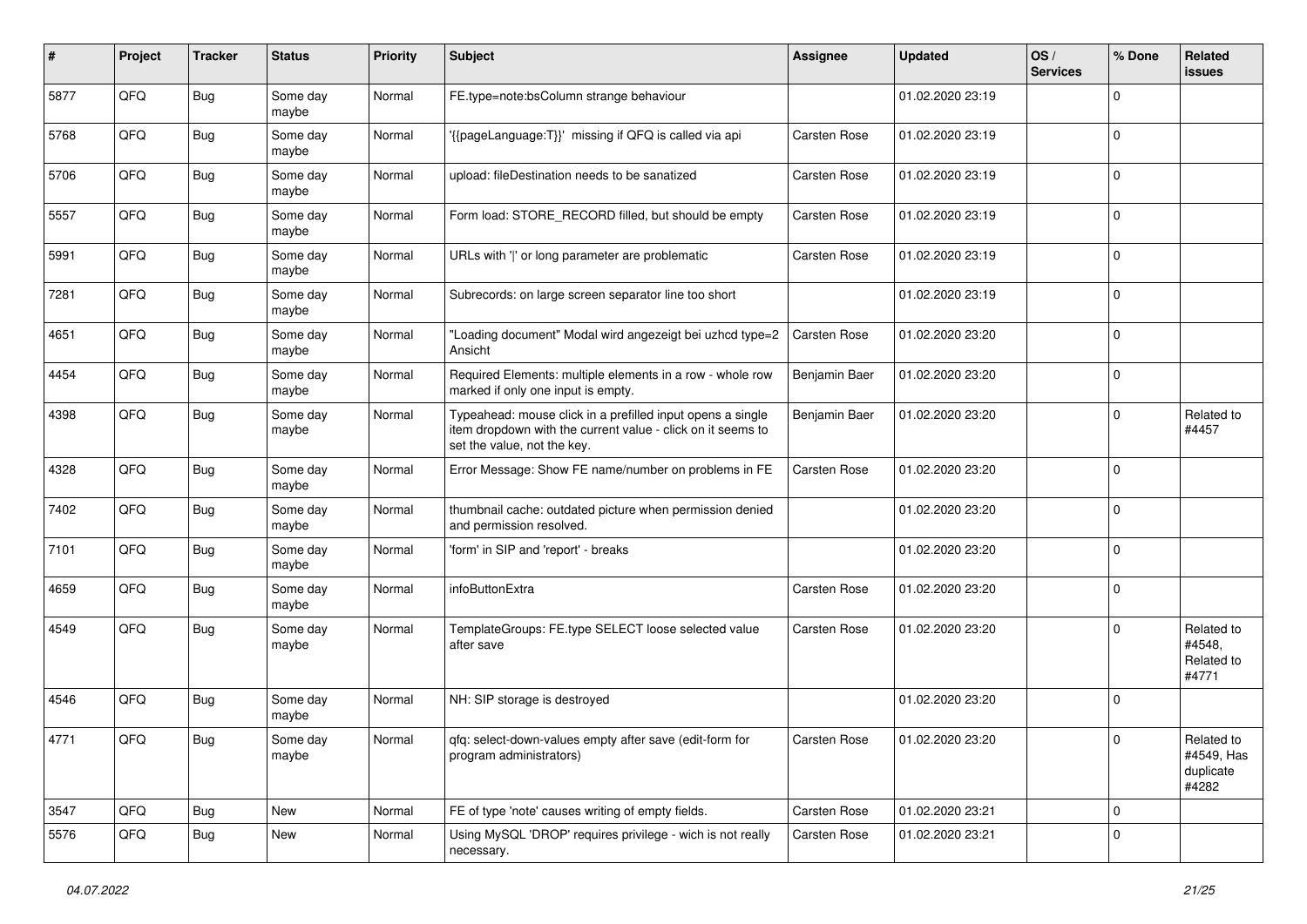| #    | Project | <b>Tracker</b> | <b>Status</b> | <b>Priority</b> | <b>Subject</b>                                                                                                   | Assignee            | <b>Updated</b>   | OS/<br><b>Services</b> | % Done      | Related<br><b>issues</b> |
|------|---------|----------------|---------------|-----------------|------------------------------------------------------------------------------------------------------------------|---------------------|------------------|------------------------|-------------|--------------------------|
| 6483 | QFQ     | Bug            | <b>New</b>    | Normal          | R Store funktioniert nicht bei 'Report Notation' im FE                                                           | Carsten Rose        | 01.02.2020 23:21 |                        | $\Omega$    |                          |
| 6462 | QFQ     | <b>Bug</b>     | <b>New</b>    | Normal          | File Upload: Nutzlose Fehlermeldung wenn Datei zu gross                                                          | <b>Carsten Rose</b> | 01.02.2020 23:21 |                        | $\Omega$    | Related to<br>#6139      |
| 6677 | QFQ     | Bug            | <b>New</b>    | Normal          | Error message FE Action Element: no/wrong FE reference<br>who cause the problem.                                 | <b>Carsten Rose</b> | 01.02.2020 23:21 |                        | $\Omega$    |                          |
| 7014 | QFQ     | Bug            | New           | Normal          | Sending invalid emails succeeds when<br>debug.redirectAllMailTo is set                                           | Carsten Rose        | 01.02.2020 23:21 |                        | $\mathbf 0$ |                          |
| 6912 | QFQ     | <b>Bug</b>     | New           | Normal          | error Message Var 'deadline' already set in SIP - in Form<br>with FE.value={{deadline:R:::{{deadlinePeriod:Y}}}} | Carsten Rose        | 01.02.2020 23:21 |                        | $\Omega$    |                          |
| 7261 | QFQ     | <b>Bug</b>     | <b>New</b>    | Normal          | Report pathFilename for user without path, only the filename                                                     | Carsten Rose        | 01.02.2020 23:21 |                        | $\Omega$    |                          |
| 7219 | QFQ     | <b>Bug</b>     | <b>New</b>    | Normal          | typeSheadSql / typeAheadSqlPrefetch: change to curly<br>braces                                                   | Carsten Rose        | 01.02.2020 23:21 |                        | $\Omega$    |                          |
| 7574 | QFQ     | <b>Bug</b>     | New           | Normal          | Substitute error: form element not reported / dont parse<br>Form.note                                            | Carsten Rose        | 01.02.2020 23:21 |                        | $\Omega$    |                          |
| 7512 | QFQ     | Bug            | <b>New</b>    | Normal          | FE: inputType=number >> 'pattern' is not respected                                                               | Carsten Rose        | 01.02.2020 23:22 |                        | $\Omega$    |                          |
| 7002 | QFQ     | Bug            | New           | Normal          | Dynamic Update: row does not disappear / appear                                                                  | Carsten Rose        | 01.02.2020 23:22 |                        | $\mathbf 0$ |                          |
| 7795 | QFQ     | Bug            | New           | Normal          | Readonly Form: Typeahead-Felder                                                                                  | Carsten Rose        | 01.02.2020 23:22 |                        | $\Omega$    | Related to<br>#10640     |
| 7685 | QFQ     | <b>Bug</b>     | New           | Normal          | Open FormElement from QFQ error message and save<br>modified record: error about missing {{formId:F}}            | Carsten Rose        | 01.02.2020 23:22 |                        | $\Omega$    |                          |
| 7547 | QFQ     | Bug            | <b>New</b>    | Normal          | Error Message in afterSave: wrong parameter column<br>reported                                                   | Carsten Rose        | 01.02.2020 23:22 |                        | $\Omega$    |                          |
| 7524 | QFQ     | Bug            | New           | Normal          | QFQ throws a 'General Error' if 'fileadmin/protected/log/' is<br>not writeable                                   | <b>Carsten Rose</b> | 01.02.2020 23:22 |                        | $\Omega$    |                          |
| 7513 | QFQ     | Bug            | <b>New</b>    | Normal          | Radios not correct aligned                                                                                       | Carsten Rose        | 01.02.2020 23:22 |                        | $\mathbf 0$ |                          |
| 8049 | QFQ     | Bug            | New           | Normal          | FE.type=note, column 'value': text moves some pixel to top<br>after save                                         | Carsten Rose        | 01.02.2020 23:22 |                        | $\Omega$    |                          |
| 9127 | QFQ     | <b>Bug</b>     | <b>New</b>    | Normal          | Error Message: change 'roll over' color - text not readable                                                      | Carsten Rose        | 01.02.2020 23:22 |                        | $\Omega$    |                          |
| 9317 | QFQ     | Bug            | <b>New</b>    | Normal          | FE.type=note: with dynamic show/hidden an empty label<br>causes trouble                                          | Carsten Rose        | 01.02.2020 23:22 |                        | $\Omega$    |                          |
| 9275 | QFQ     | Bug            | New           | Normal          | autcron: t3 page, which takes to long to respond, is not<br>reported properly                                    | Carsten Rose        | 01.02.2020 23:22 |                        | 100         |                          |
| 9177 | QFQ     | Bug            | New           | Normal          | Bug? QFQ tries to save an action FE, which has real<br>existing column name                                      | <b>Carsten Rose</b> | 01.02.2020 23:22 |                        | $\Omega$    |                          |
| 9533 | QFQ     | Bug            | New           | Normal          | FE.type=upload: Check in 'beforeSave' if upload is given                                                         | Carsten Rose        | 01.02.2020 23:22 |                        | $\Omega$    | Related to<br>#11523     |
| 9783 | QFQ     | Bug            | <b>New</b>    | Normal          | Email with special characters                                                                                    | <b>Carsten Rose</b> | 01.02.2020 23:22 |                        | $\Omega$    |                          |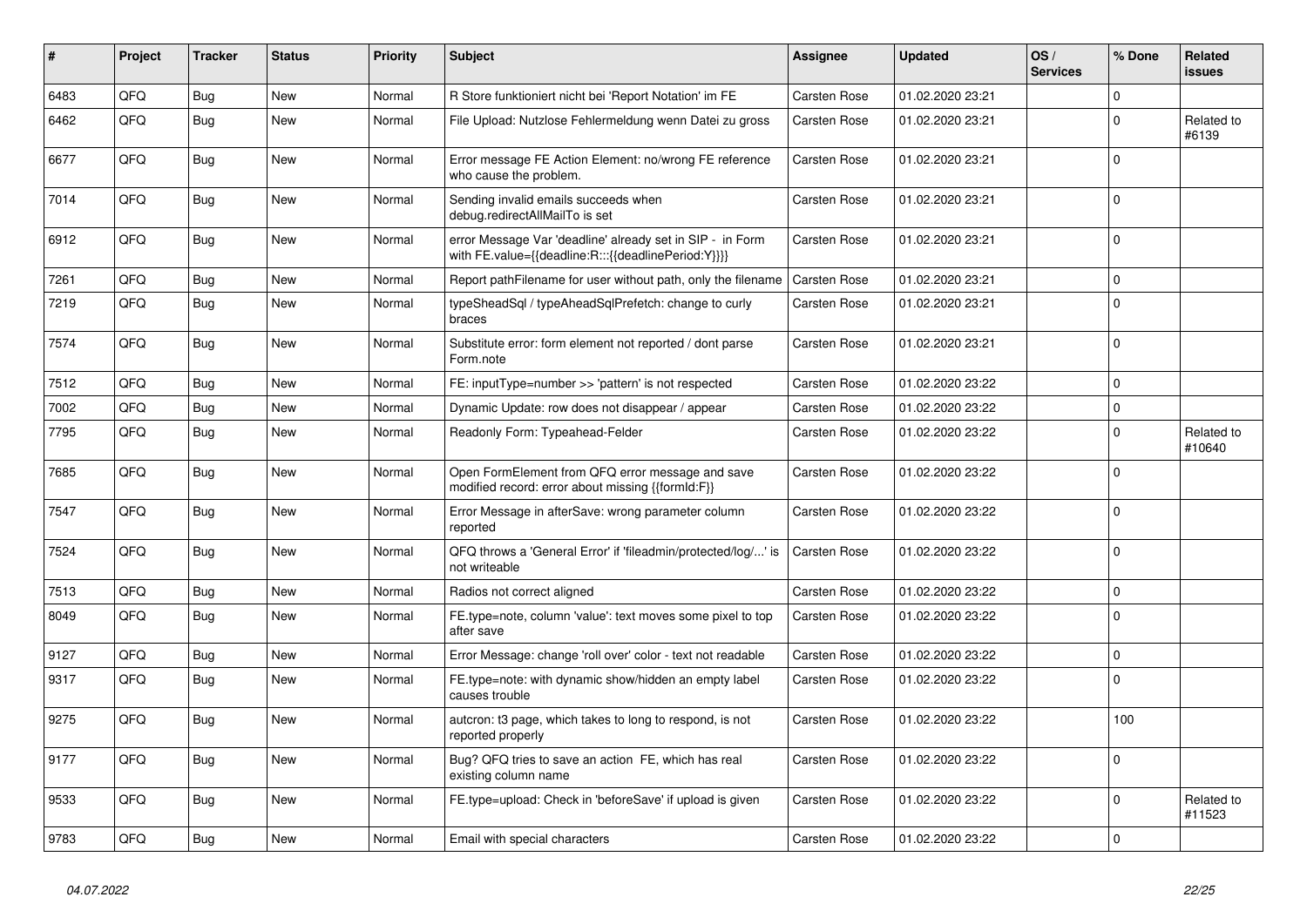| #     | Project | <b>Tracker</b> | <b>Status</b>     | <b>Priority</b> | <b>Subject</b>                                                                      | <b>Assignee</b>     | <b>Updated</b>   | OS/<br><b>Services</b> | % Done      | Related<br><b>issues</b>                                             |
|-------|---------|----------------|-------------------|-----------------|-------------------------------------------------------------------------------------|---------------------|------------------|------------------------|-------------|----------------------------------------------------------------------|
| 9691  | QFQ     | Bug            | In Progress       | Normal          | Checkbox: dynamic update > readonly                                                 | Carsten Rose        | 01.02.2020 23:22 |                        | 50          | Related to<br>#9834                                                  |
| 10324 | QFQ     | Bug            | <b>New</b>        | Normal          | Excel Export mit Template funktioniert nur, wenn Template<br>vor uid kommt          |                     | 30.03.2020 11:20 |                        | $\Omega$    | Related to<br>#10257                                                 |
| 10082 | QFQ     | Bug            | <b>New</b>        | Normal          | FE.type=SELECT - 'sanatize' Class                                                   | Carsten Rose        | 07.05.2020 09:36 |                        | $\Omega$    | Related to<br>#10081                                                 |
| 10322 | QFQ     | Bug            | New               | Normal          | FormElement / Radio: missing column 'enum' >> FE not<br>reported                    | <b>Carsten Rose</b> | 07.05.2020 09:37 |                        | $\Omega$    |                                                                      |
| 5559  | QFQ     | Bug            | <b>New</b>        | Normal          | FE.type = Upload: 'accept' might contain variables                                  | Carsten Rose        | 11.05.2020 21:23 |                        | $\mathbf 0$ |                                                                      |
| 10658 | QFQ     | Bug            | <b>New</b>        | Normal          | processReadOnly broken                                                              | Carsten Rose        | 27.05.2020 17:55 |                        | $\mathbf 0$ |                                                                      |
| 10890 | QFQ     | <b>Bug</b>     | <b>New</b>        | Normal          | AutoCron hangs                                                                      |                     | 20.07.2020 13:56 |                        | $\mathbf 0$ |                                                                      |
| 11195 | QFQ     | Bug            | <b>New</b>        | Low             | Dynamic Update: Note not updated if new text is empty<br>(v20.4)                    |                     | 25.09.2020 11:14 |                        | $\mathbf 0$ |                                                                      |
| 11239 | QFQ     | Bug            | <b>New</b>        | Normal          | Radiobutton (plain): horizontales Rendern abhängig vom<br>Datentyp in der Datenbank | Carsten Rose        | 30.09.2020 18:37 |                        | $\Omega$    |                                                                      |
| 10937 | QFQ     | <b>Bug</b>     | <b>New</b>        | Normal          | Fehler mit abhängigen Select- Feldern beim Positionieren                            | Carsten Rose        | 12.11.2020 23:45 |                        | $\Omega$    |                                                                      |
| 10759 | QFQ     | Bug            | <b>New</b>        | Normal          | emptyMeansNull - Feld falsch aktualisiert                                           |                     | 12.11.2020 23:45 |                        | $\mathbf 0$ |                                                                      |
| 10704 | QFQ     | Bug            | New               | Normal          | wkhtml problem rendering fullCalendar.js / fabric.js >><br>successor: puppeteer     | <b>Carsten Rose</b> | 12.11.2020 23:45 |                        | $\Omega$    | Related to<br>#5024,<br>Related to<br>#4650,<br>Related to<br>#10715 |
| 10588 | QFQ     | Bug            | <b>New</b>        | Normal          | typeahed Tag: Doku anpassen                                                         | Carsten Rose        | 12.11.2020 23:45 |                        | $\Omega$    |                                                                      |
| 11522 | QFQ     | Bug            | <b>New</b>        | Normal          | Aus/Einblenden von Reitern                                                          |                     | 13.11.2020 14:58 |                        | $\Omega$    |                                                                      |
| 11695 | QFQ     | Bug            | <b>New</b>        | Normal          | MultiForm required FE Error                                                         | Carsten Rose        | 04.12.2020 13:34 |                        | $\Omega$    |                                                                      |
| 11715 | QFQ     | <b>Bug</b>     | <b>New</b>        | Normal          | acceptZeroAsRequired and requiredOffButMark do not<br>coincide                      |                     | 08.12.2020 12:13 |                        | $\Omega$    |                                                                      |
| 11752 | QFQ     | Bug            | <b>New</b>        | Normal          | checkbox renders multiple input elements with same name                             | Carsten Rose        | 17.12.2020 14:58 |                        | $\Omega$    | Related to<br>#11750                                                 |
| 9126  | QFQ     | Bug            | Some day<br>maybe | Normal          | hidden Form elements are present in page source                                     |                     | 02.01.2021 18:41 |                        | 0           |                                                                      |
| 9281  | QFQ     | <b>Bug</b>     | Some day<br>maybe | Normal          | Allow STRICT_TRANS_TABLES                                                           | Carsten Rose        | 02.01.2021 18:43 |                        | 0           |                                                                      |
| 9958  | QFQ     | <b>Bug</b>     | Priorize          | Normal          | Broken subrecord query: no error message                                            | Carsten Rose        | 05.02.2021 15:15 |                        | $\mathbf 0$ |                                                                      |
| 12040 | QFQ     | <b>Bug</b>     | New               | Normal          | FE Mode 'hidden' für zwei FEs auf einer Zeile                                       | Carsten Rose        | 18.02.2021 10:13 |                        | $\mathbf 0$ |                                                                      |
| 12045 | QFQ     | <b>Bug</b>     | New               | Normal          | templateGroup afterSave FE: Aufruf ohne<br>sqlHonorFormElements funktioniert nicht  | Carsten Rose        | 18.02.2021 16:33 |                        | $\mathbf 0$ |                                                                      |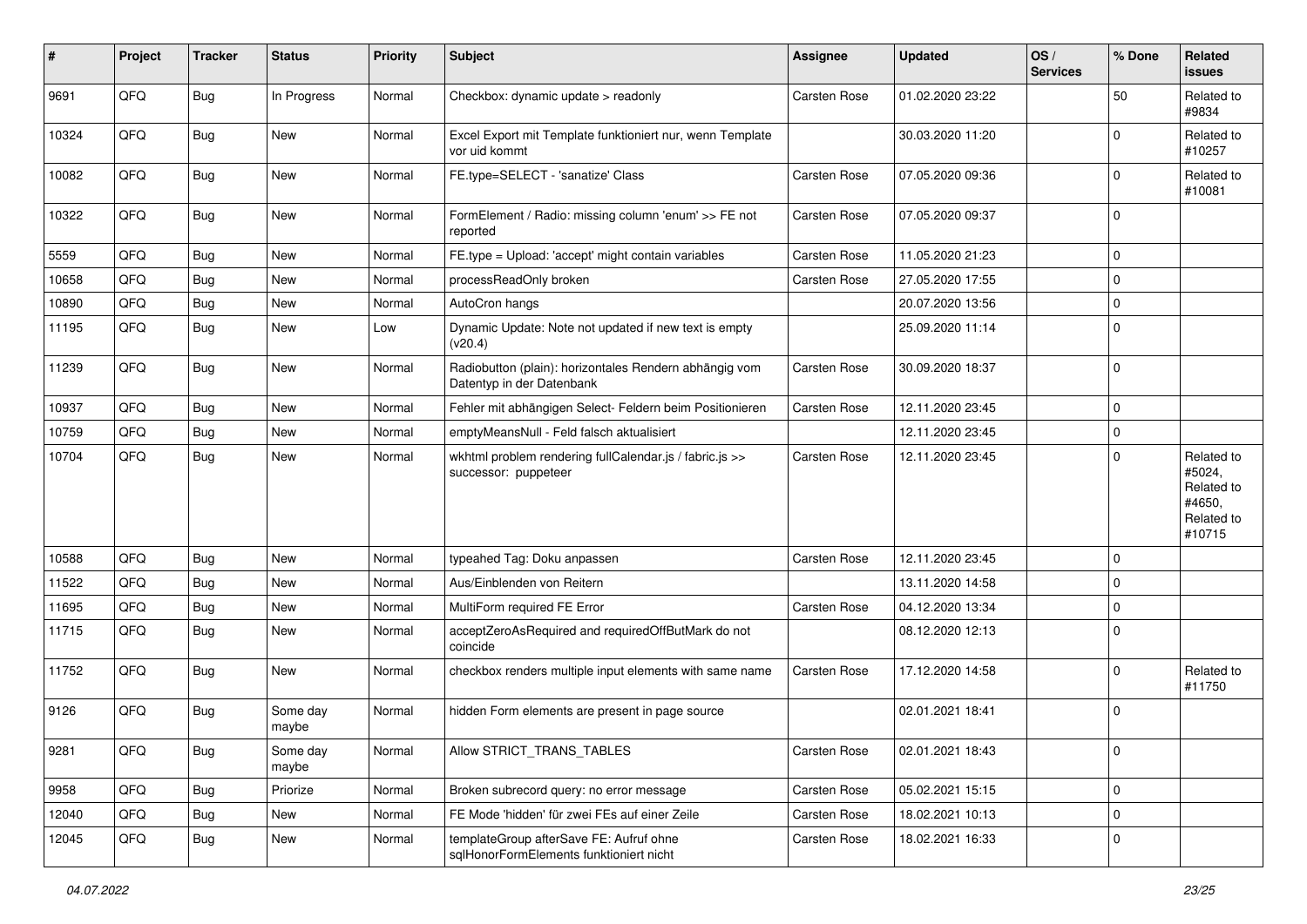| #     | Project | <b>Tracker</b> | <b>Status</b>     | <b>Priority</b> | Subject                                                                                                | <b>Assignee</b>     | <b>Updated</b>   | OS/<br><b>Services</b> | % Done      | Related<br><b>issues</b>                     |
|-------|---------|----------------|-------------------|-----------------|--------------------------------------------------------------------------------------------------------|---------------------|------------------|------------------------|-------------|----------------------------------------------|
| 12133 | QFQ     | Bug            | New               | Normal          | NPM, phpSpreadSheet aktualisieren                                                                      | Carsten Rose        | 15.03.2021 09:04 |                        | $\Omega$    |                                              |
| 12187 | QFQ     | <b>Bug</b>     | <b>New</b>        | Normal          | Trigger FormAsFile() via Report: probably problem with multi<br>DB setup                               | <b>Carsten Rose</b> | 20.03.2021 21:20 |                        | $\Omega$    |                                              |
| 11347 | QFQ     | <b>Bug</b>     | Feedback          | Normal          | If Bedingungen funktionieren nicht korrekt                                                             | Christoph Fuchs     | 21.03.2021 20:37 |                        | $\mathbf 0$ |                                              |
| 11668 | QFQ     | <b>Bug</b>     | New               | Normal          | Play function.sql - problem with mysql                                                                 | Carsten Rose        | 03.05.2021 20:48 |                        | $\Omega$    |                                              |
| 11667 | QFQ     | <b>Bug</b>     | <b>New</b>        | Normal          | MySQL mariadb-server-10.3: Incorrect datetime value                                                    | Carsten Rose        | 03.05.2021 20:48 |                        | $\Omega$    |                                              |
| 10766 | QFQ     | Bug            | New               | High            | Radiobutton / parameter.buttonClass=btn-default: dynamic<br>update                                     |                     | 03.05.2021 21:12 |                        | $\Omega$    | Related to<br>#11237                         |
| 10640 | QFQ     | <b>Bug</b>     | New               | High            | TypeAhead Tag: FE editierbar trotz readOnly                                                            | <b>Carsten Rose</b> | 03.05.2021 21:12 |                        | $\mathbf 0$ | Related to<br>#7795                          |
| 10508 | QFQ     | <b>Bug</b>     | <b>New</b>        | High            | Multi Form broken on Multi DB Instance                                                                 | Carsten Rose        | 03.05.2021 21:12 |                        | $\mathbf 0$ |                                              |
| 10506 | QFQ     | Bug            | <b>New</b>        | High            | Template Group broken on MultiDB instance                                                              | <b>Carsten Rose</b> | 03.05.2021 21:12 |                        | $\Omega$    | Related to<br>#10505                         |
| 10081 | QFQ     | Bug            | <b>New</b>        | High            | Stale record lock after 'forbidden' character                                                          | <b>Carsten Rose</b> | 03.05.2021 21:12 |                        | $\Omega$    | Related to<br>#10082,<br>Related to<br>#9789 |
| 12468 | QFQ     | Bug            | <b>New</b>        | Urgent          | Form: update Form.title after save                                                                     | Carsten Rose        | 03.05.2021 21:12 |                        | $\mathbf 0$ |                                              |
| 11237 | QFQ     | Bug            | <b>New</b>        | High            | Radiobutton / parameter.buttonClass= btn-default - kein dirty<br>Trigger                               | Benjamin Baer       | 03.05.2021 21:12 |                        | $\Omega$    | Related to<br>#10766                         |
| 11057 | QFQ     | Bug            | New               | High            | Checkboxes ohne span.checkmark im Report werden<br>ausgeblendet                                        | Benjamin Baer       | 03.05.2021 21:12 |                        | $\Omega$    | Related to<br>#11039                         |
| 3570  | QFQ     | <b>Bug</b>     | Some day<br>maybe | High            | Formular mit prmitnew permitEdit=Always wird nicht<br>aufgerufen (ist leer)                            | <b>Carsten Rose</b> | 03.05.2021 21:14 |                        | $\Omega$    |                                              |
| 3109  | QFQ     | Bug            | Some day<br>maybe | High            | RealUrl: Links werden nicht korrekt gerendert                                                          | <b>Carsten Rose</b> | 03.05.2021 21:14 |                        | $\Omega$    |                                              |
| 3061  | QFQ     | Bug            | Some day<br>maybe | High            | winstitute: mysql connection durcheinander - nmhp17<br>(ag7)/QFQ arbeitet mit DB/Tabellen von biostat. | Carsten Rose        | 03.05.2021 21:14 |                        | $\Omega$    |                                              |
| 7650  | QFQ     | Bug            | <b>New</b>        | High            | Optional do not show 'required' sign on FormElement                                                    | Carsten Rose        | 03.05.2021 21:14 |                        | 0           |                                              |
| 5459  | QFQ     | Bug            | <b>New</b>        | High            | Multi DB: spread system tables between 'QFQ' and<br>'Data'-DB                                          | <b>Carsten Rose</b> | 03.05.2021 21:14 |                        | $\Omega$    | Related to<br>#4720                          |
| 5221  | QFQ     | Bug            | New               | High            | Download Dialog: Bleibt stehen in FF wenn Datei<br>automatisch gespeichert wird.                       | Carsten Rose        | 03.05.2021 21:14 |                        | $\Omega$    |                                              |
| 4279  | QFQ     | Bug            | Some day<br>maybe | High            | config.linkVars lost                                                                                   | Carsten Rose        | 03.05.2021 21:14 |                        | $\mathbf 0$ |                                              |
| 8668  | QFQ     | Bug            | New               | High            | Pill disabled: dyamic mode 'hidden' not respected - FE is still   Carsten Rose<br>required             |                     | 03.05.2021 21:14 |                        | $\mathbf 0$ |                                              |
| 8431  | QFQ     | Bug            | New               | High            | autocron.php with wrong path                                                                           | Carsten Rose        | 03.05.2021 21:14 |                        | $\pmb{0}$   |                                              |